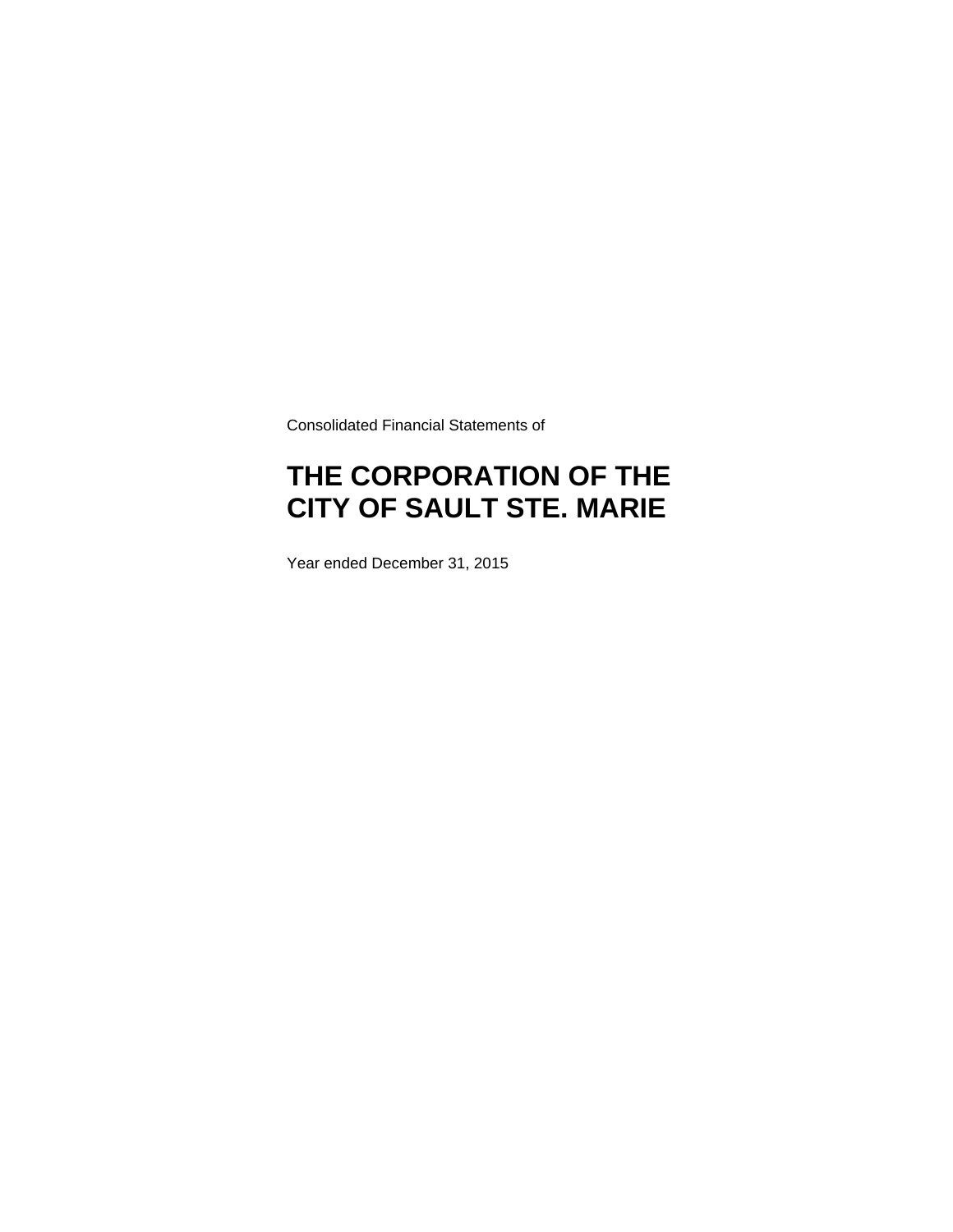Consolidated Financial Statements

Year ended December 31, 2015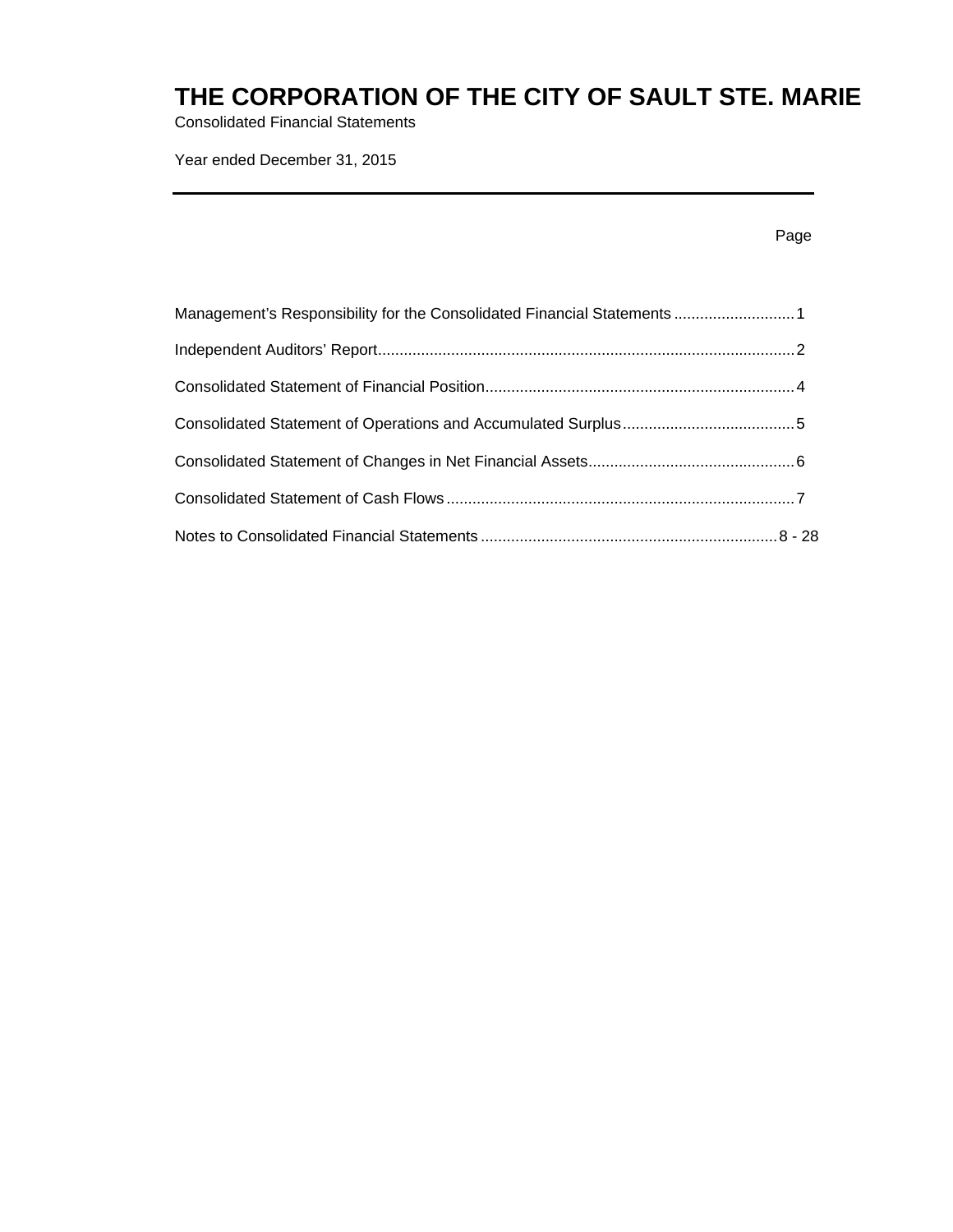

#### Management's Responsibility for the Consolidated Financial Statements

The accompanying consolidated financial statements of The Corporation of The City of Sault Ste. Marie (the "City") are the responsibility of the City's management and have been prepared in compliance with legislation, and in accordance with Canadian public sector accounting standards. A summary of the significant accounting policies are described in Note 1 to the consolidated financial statements. The preparation of the consolidated financial statements necessarily involves the use of estimates based on management's judgment, particularly when transactions affecting the current accounting period cannot be finalized with certainty until future periods.

The City's management maintains a system of internal controls designed to provide reasonable assurance that assets are safeguarded, transactions are properly authorized and recorded in compliance with legislative and regulatory requirements, and reliable financial information is available on a timely basis for preparation of the consolidated financial statements. These systems are monitored and evaluated by management.

The finance committee meets with management and the external auditors to review the consolidated financial statements and discuss any significant financial reporting or internal control matters prior to their approval of the consolidated financial statements.

The consolidated financial statements have been audited by KPMG LLP, independent external auditors appointed by the City. The accompanying Independent Auditors' Report outlines their responsibilities, the scope of their examination and their opinion on the City's consolidated financial statements.

ief Administrative Officer

Commissioner of Finance and Treasurer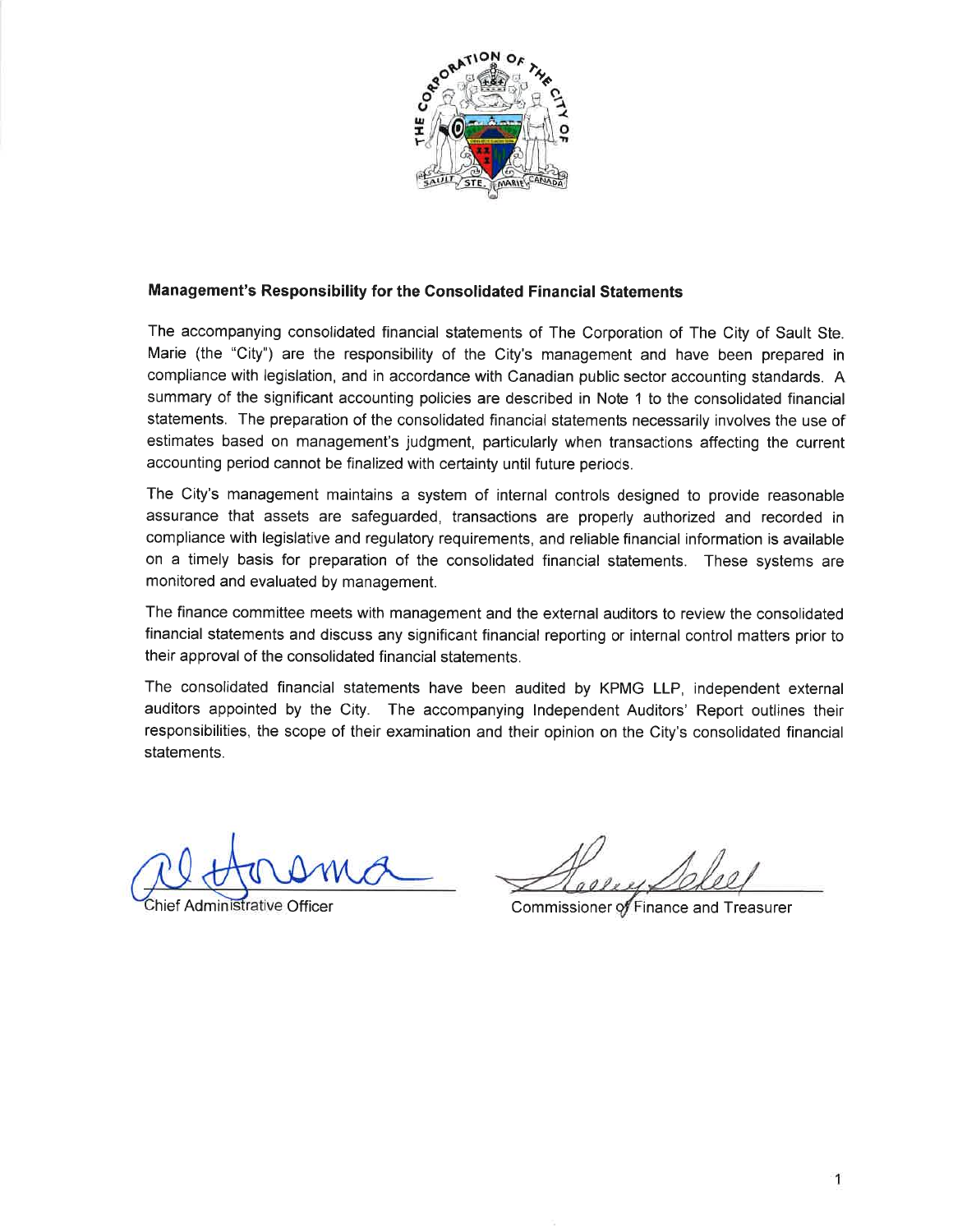

 KPMG LLP 111 Elgin Street, Suite 200 Sault Ste. Marie ON P6A 6L6 Canada Telephone (705) 949-5811 Fax (705) 949-0911

## **INDEPENDENT AUDITORS' REPORT**

To the Members of Council, Inhabitants and Ratepayers of The Corporation of The City of Sault Ste. Marie.

We have audited the accompanying consolidated financial statements of The Corporation of The City of Sault Ste. Marie (the "City"), which comprise the consolidated statement of financial position as at December 31, 2015, the consolidated statements of operations and accumulated surplus, changes in net financial assets and cash flows for the year then ended, and notes, comprising a summary of significant accounting policies and other explanatory information.

#### *Management's Responsibility for the Consolidated Financial Statements*

Management is responsible for the preparation and fair presentation of these consolidated financial statements in accordance with Canadian public sector accounting standards, and for such internal control as management determines is necessary to enable the preparation of consolidated financial statements that are free from material misstatement, whether due to fraud or error.

#### *Auditors' Responsibility*

Our responsibility is to express an opinion on these consolidated financial statements based on our audit. We conducted our audit in accordance with Canadian generally accepted auditing standards. Those standards require that we comply with ethical requirements and plan and perform the audit to obtain reasonable assurance about whether the consolidated financial statements are free from material misstatement.

An audit involves performing procedures to obtain audit evidence about the amounts and disclosures in the consolidated financial statements. The procedures selected depend on our judgment, including the assessment of the risks of material misstatement of the consolidated financial statements, whether due to fraud or error. In making those risk assessments, we consider internal control relevant to the entity's preparation and fair presentation of the consolidated financial statements in order to design audit procedures that are appropriate in the circumstances, but not for the purpose of expressing an opinion on the effectiveness of the entity's internal control.An audit also includes evaluating the appropriateness of accounting policies used and the reasonableness of accounting estimates made by management, as well as evaluating the overall presentation of the consolidated financial statements.

We believe that the audit evidence we have obtained is sufficient and appropriate to provide a basis for our audit opinion.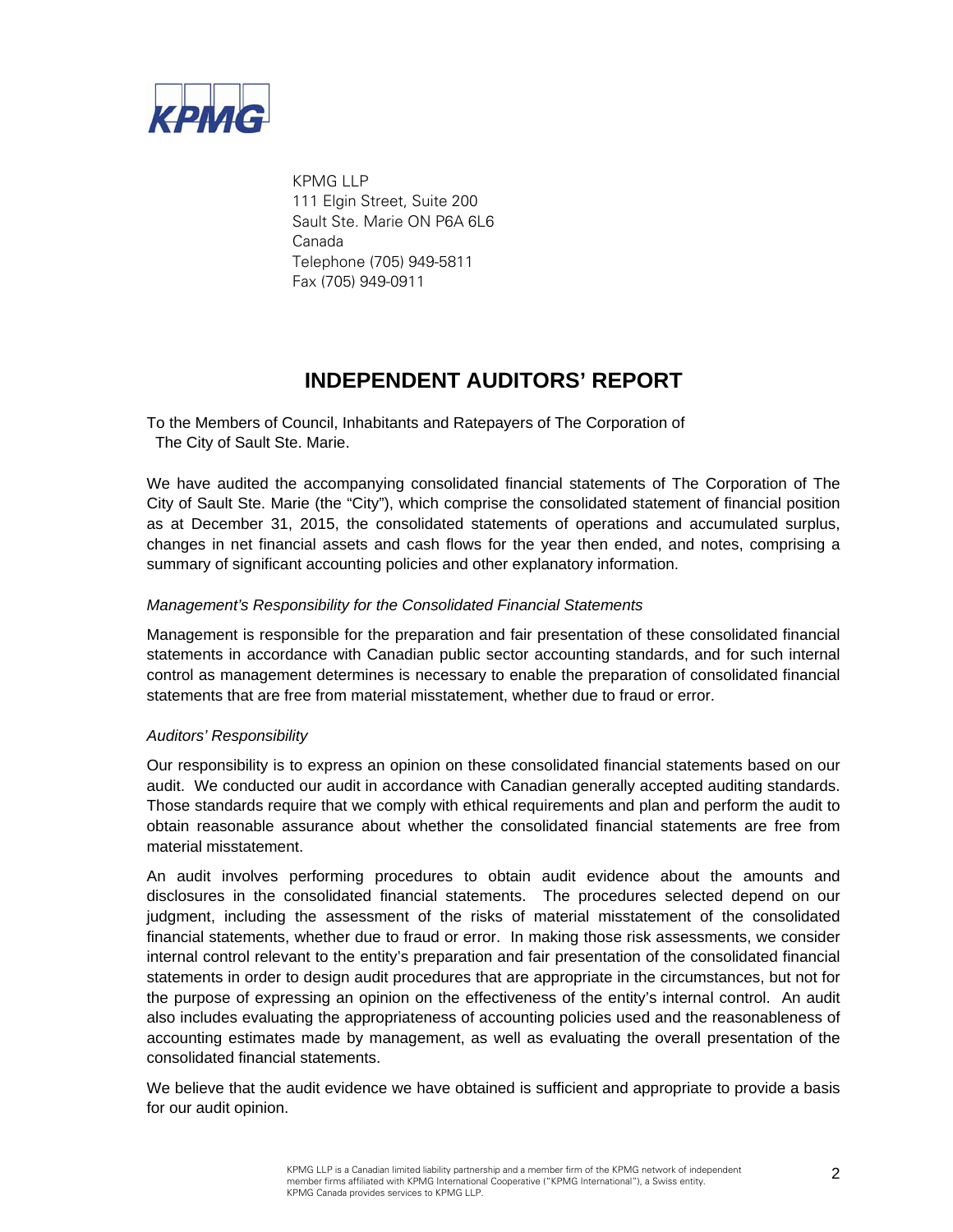

#### *Opinion*

In our opinion, the consolidated financial statements present fairly, in all material respects, the consolidated financial position of the City as at December 31, 2015, and its consolidated results of operations and its consolidated cash flows for the year then ended in accordance with Canadian public sector accounting standards**.** 

 $KPMG$  14P

Chartered Professional Accountants, Licensed Public Accountants

June 27, 2016 Sault Ste. Marie, Canada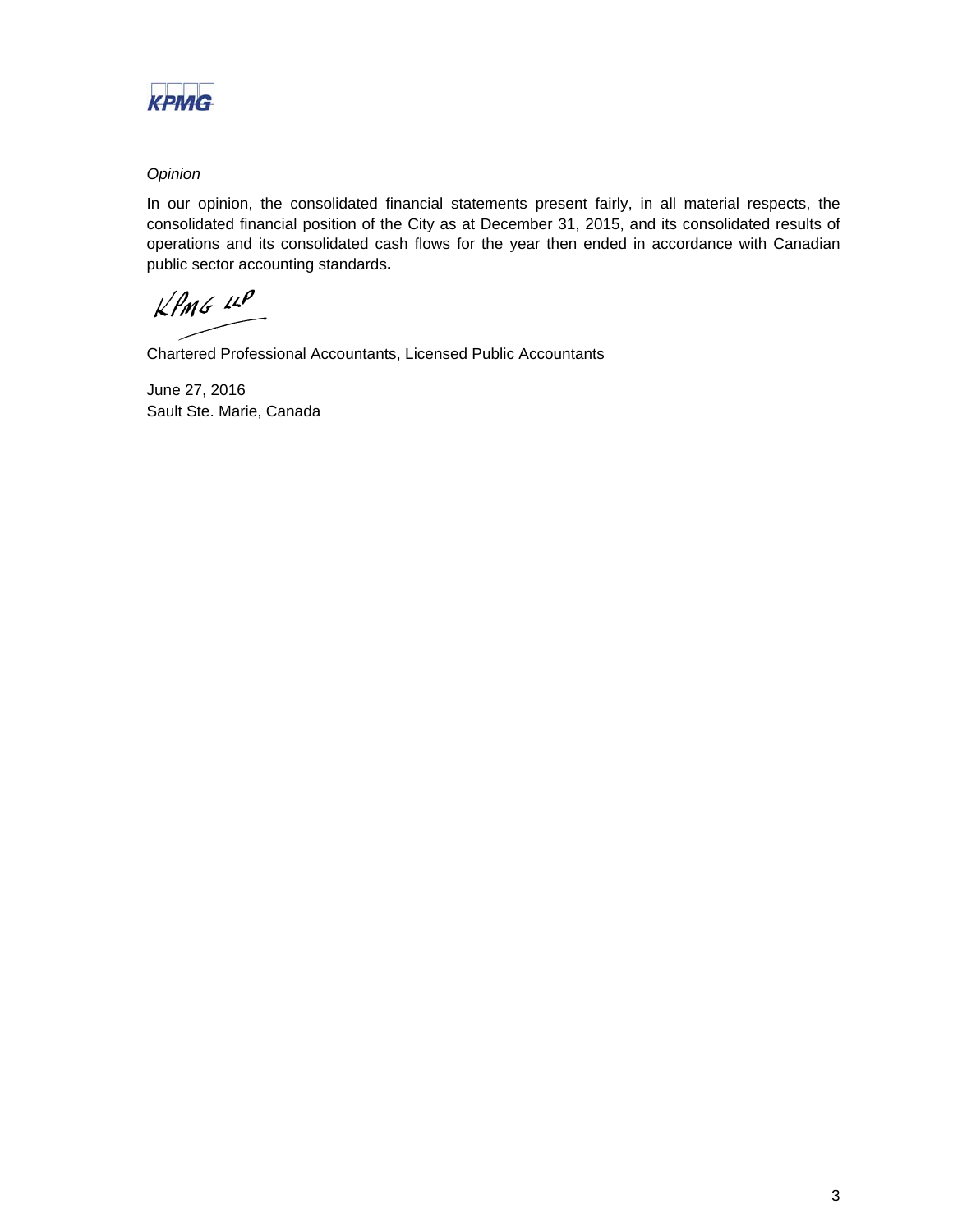Consolidated Statement of Financial Position

December 31, 2015, with comparative information for 2014

|                                                       | 2015              | 2014              |
|-------------------------------------------------------|-------------------|-------------------|
| <b>Financial assets:</b>                              |                   |                   |
| Cash and cash equivalents                             | \$<br>58,315,087  | \$<br>50,176,514  |
| Taxes receivable                                      | 13,578,699        | 14,156,702        |
| Accounts receivable                                   | 15,040,553        | 12,509,012        |
| Other current assets                                  | 218,785           | 268,288           |
| Investment in PUC Inc. (note 5)                       | 70,489,793        | 69,767,013        |
|                                                       | 157,642,917       | 146,877,529       |
| <b>Financial liabilities:</b>                         |                   |                   |
| Accounts payable and accrued liabilities              | 27,621,824        | 23,834,587        |
| Future employee benefit obligations (note 11)         | 38,764,890        | 37,349,134        |
| Deferred revenue (note 3)                             | 1,486,053         | 1,615,812         |
| Landfill closure and post closure liability (note 12) | 21,158,423        | 20,868,067        |
| Net long-term liabilities (note 4)                    | 8,994,008         | 10,205,145        |
|                                                       | 98,025,198        | 93,872,745        |
| Net financial assets                                  | 59,617,719        | 53,004,784        |
| <b>Non-financial assets:</b>                          |                   |                   |
| Tangible capital assets (note 13)                     | 447,901,861       | 443,338,484       |
| Prepaid expenses                                      | 384,393           | 618,835           |
| Inventories                                           | 2,701,443         | 2,392,461         |
|                                                       | 450,987,697       | 446,349,780       |
| Contingent liabilities (note 10)                      |                   |                   |
| Accumulated surplus (note 14)                         | \$<br>510,605,416 | \$<br>499,354,564 |

The accompanying notes are an integral part of these consolidated financial statements.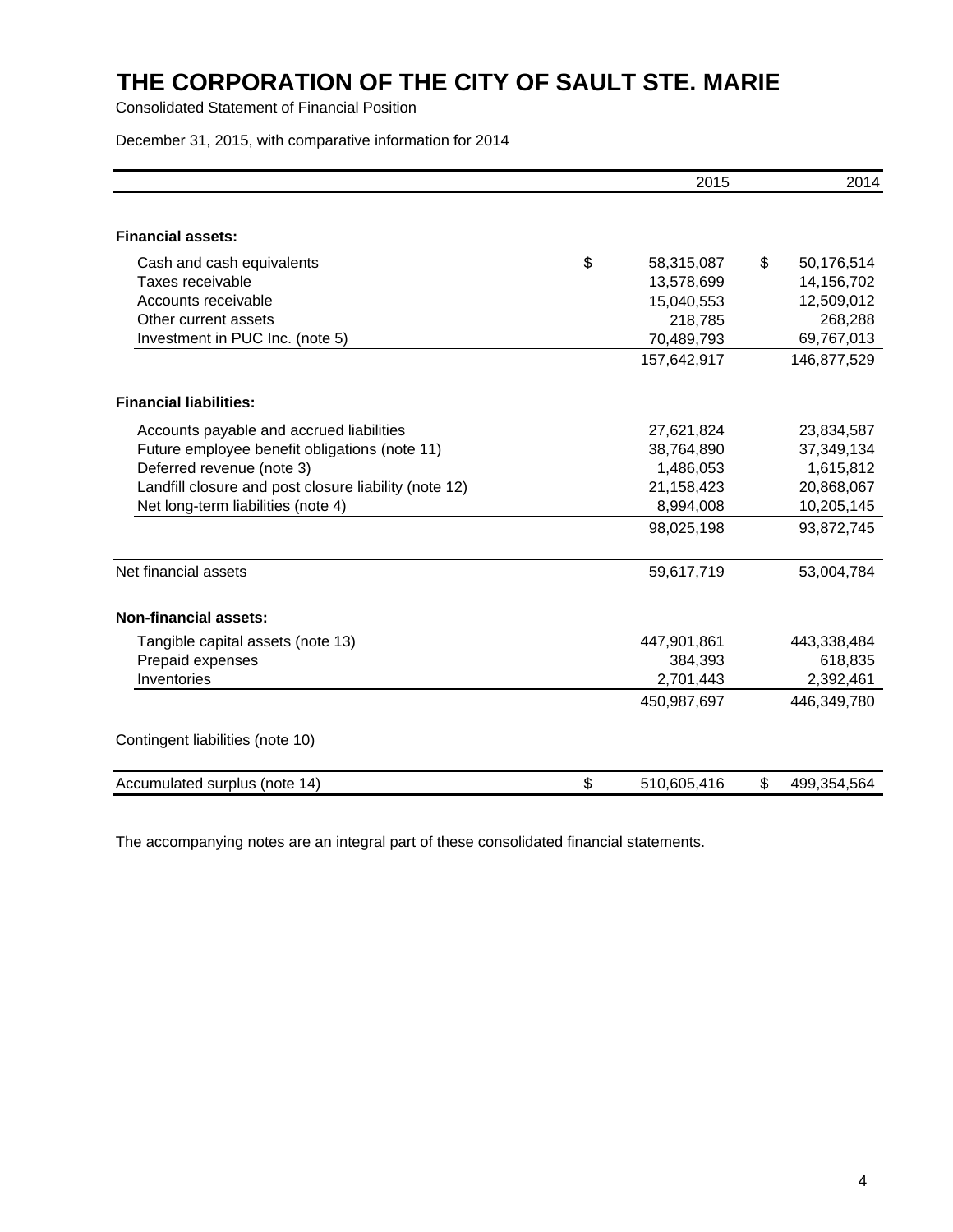Consolidated Statement of Operations and Accumulated Surplus

Year ended December 31, 2015, with comparative information for 2014

|                                             | 2015<br><b>Budget</b> |    | 2014        |                   |
|---------------------------------------------|-----------------------|----|-------------|-------------------|
|                                             | (note 6)              |    |             |                   |
| Revenue:                                    |                       |    |             |                   |
| Property taxation                           | \$<br>104,478,366     | \$ | 104,989,252 | \$<br>102,652,836 |
| Taxation from other governments             | 4,325,515             |    | 4,363,764   | 4,345,786         |
| Fees and user charges                       | 67,037,529            |    | 62,304,702  | 60,784,919        |
| Government grants (note 15)                 | 20,412,971            |    | 32,593,849  | 30,732,052        |
| Investment and interest income              | 5,610,000             |    | 7,112,405   | 7,086,760         |
| Other                                       | 994,035               |    | 3,462,341   | 6,489,143         |
| Gain on disposal of tangible capital assets |                       |    | 69,229      | 262,134           |
| PUC Inc. operating results                  |                       |    | 722,780     | 706,533           |
| Total revenue                               | 202,858,416           |    | 215,618,322 | 213,060,163       |
| Expenses:                                   |                       |    |             |                   |
| General government                          | 14,378,885            |    | 19,208,972  | 14,388,249        |
| <b>Protection services</b>                  | 41,261,032            |    | 41,133,464  | 41,730,854        |
| <b>Transportation services</b>              | 34,428,810            |    | 43,560,011  | 41,582,255        |
| <b>Environmental services</b>               | 26,755,082            |    | 26,220,615  | 28,758,855        |
| <b>Health services</b>                      | 8,080,133             |    | 8,147,629   | 7,549,439         |
| Social and family services                  | 25, 133, 314          |    | 25,088,667  | 25,210,215        |
| Social housing                              | 2,017,790             |    | 2,204,265   | 2,151,208         |
| Planning and development                    | 3,134,030             |    | 3,744,968   | 3,974,978         |
| Recreation and cultural services            | 16,034,942            |    | 16,339,221  | 15,285,482        |
| Contribution to new hospital construction   |                       |    |             | 693,000           |
| Amortization of tangible capital assets     | 18,719,658            |    | 18,719,658  | 18,213,054        |
| Total expenses                              | 189,943,676           |    | 204,367,470 | 199,537,589       |
| <b>Annual surplus</b>                       | 12,914,740            |    | 11,250,852  | 13,522,574        |
| Accumulated surplus, beginning of year      | 499,354,564           |    | 499,354,564 | 485,831,990       |
| Accumulated surplus, end of year            | \$<br>512,269,304     | \$ | 510,605,416 | \$<br>499,354,564 |

The accompanying notes are an integral part of these consolidated financial statements.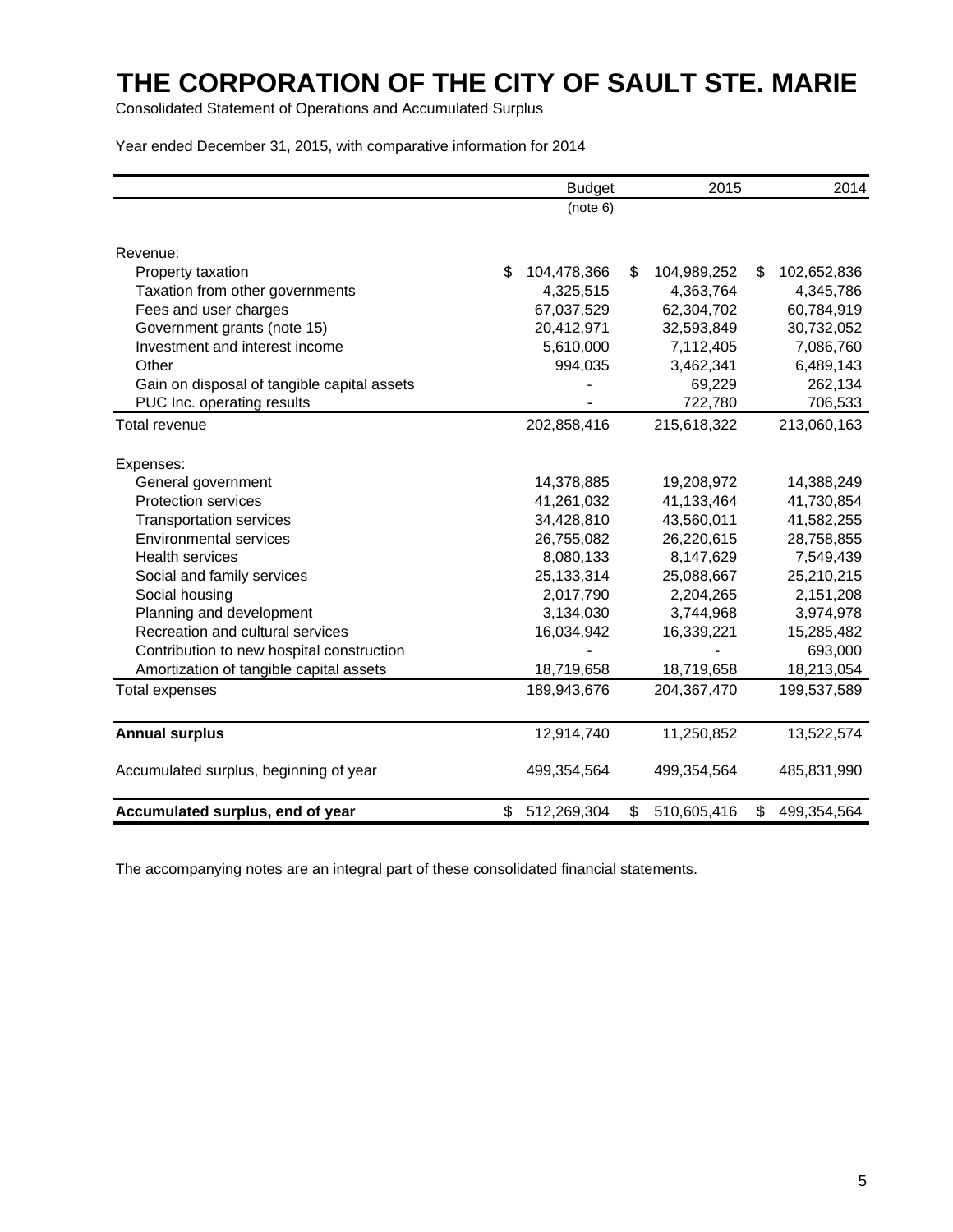Consolidated Statement of Changes in Net Financial Assets

Year ended December 31, 2015, with comparative information for 2014

|                                             | <b>Budget</b>     | 2014<br>2015     |                  |
|---------------------------------------------|-------------------|------------------|------------------|
|                                             | (note 6)          |                  |                  |
|                                             |                   |                  |                  |
| Annual surplus                              | 12,914,740<br>\$. | 11,250,852<br>\$ | \$<br>13,522,574 |
| Acquisition of tangible capital assets      | (27,300,988)      | (23, 286, 107)   | (31,628,778)     |
| Amortization of tangible capital assets     | 18,719,658        | 18,719,658       | 18,213,054       |
| Gain on sale of tangible capital assets     |                   | (69,228)         | (262, 134)       |
| Proceeds on sale of tangible capital assets |                   | 72,300           | 607,474          |
|                                             | 4,333,410         | 6,687,475        | 452,190          |
| Change in prepaid supplies                  |                   | 234,442          | 787,751          |
| Change in inventories of supplies           |                   | (308,982)        | (174,382)        |
| Change in net financial assets              | 4,333,410         | 6,612,935        | 1,065,559        |
| Net financial assets, beginning of year     | 53,004,784        | 53,004,784       | 51,939,225       |
| Net financial assets, end of year           | 57,338,194<br>\$  | \$<br>59,617,719 | \$<br>53,004,784 |

The accompanying notes are an integral part of these consolidated financial statements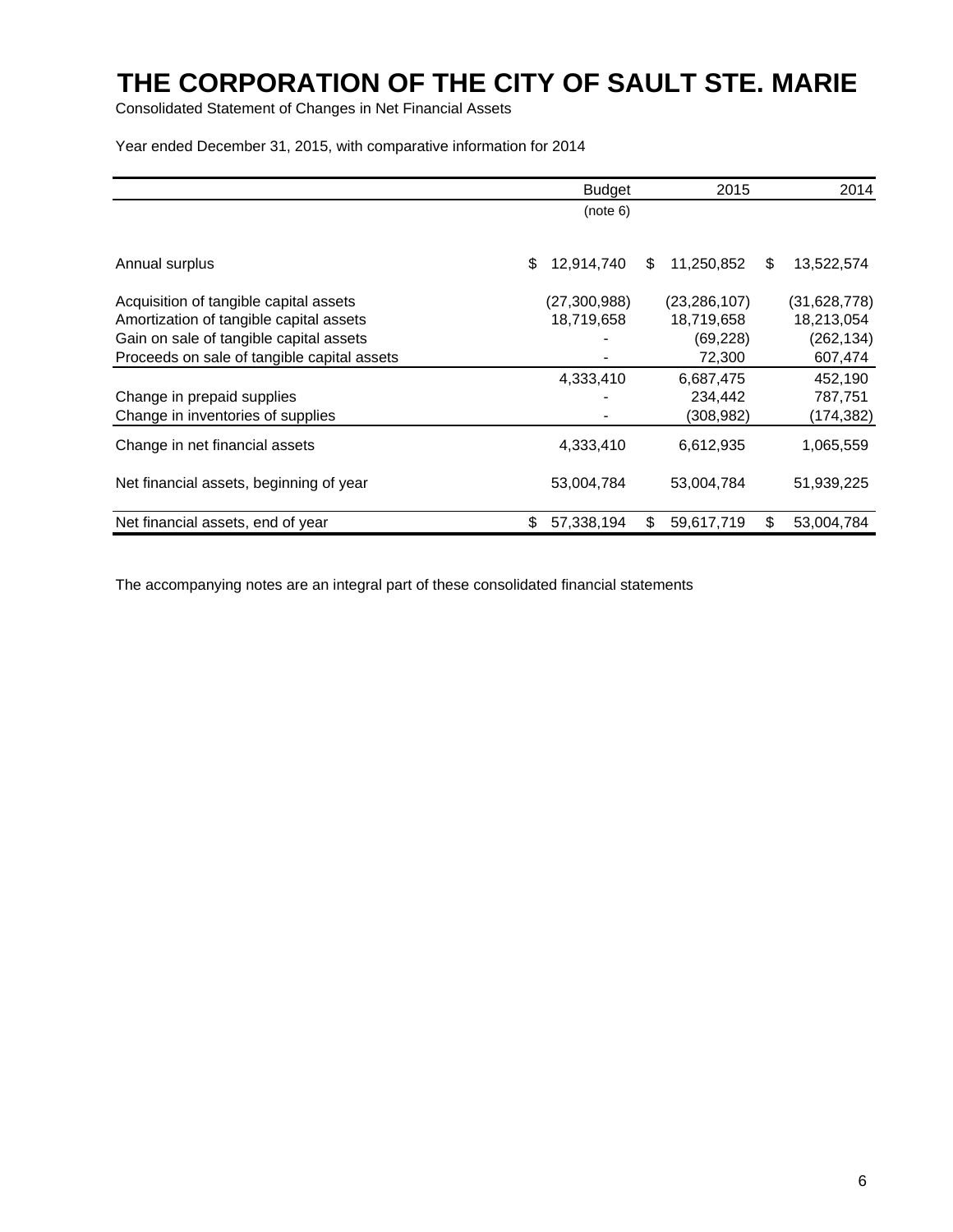Consolidated Statement of Cash Flows

Year ended December 31, 2015, with comparative information for 2014

|                                                       | 2015             | 2014             |
|-------------------------------------------------------|------------------|------------------|
|                                                       |                  |                  |
| Cash provided by (used in):                           |                  |                  |
| Operating activities:                                 |                  |                  |
| Annual surplus                                        | \$<br>11,250,852 | \$<br>13,891,149 |
| Items not involving cash:                             |                  |                  |
| Amortization of tangible capital assets               | 18,719,658       | 18,213,054       |
| Gain on sale of tangible capital assets               | (69, 229)        | (262, 134)       |
| Developers contributions of tangible capital assets   | (662, 991)       | (2,798,682)      |
| Change in future employee benefit obligations         | 1,415,756        | 1,272,667        |
| Change in landfill closure and post-closure liability | 290,356          | 1,338,359        |
| PUC Inc. operating results                            | (722, 780)       | (1,075,108)      |
|                                                       | 30,221,622       | 30,579,305       |
| Change in non-cash assets and liabilities:            |                  |                  |
| Taxes receivable                                      | 578,003          | 1,234,416        |
| Accounts receivable                                   | (3,033,159)      | 153,104          |
| Other current assets                                  | 49,502           | (116, 631)       |
| Prepaid expenses                                      | 234,442          | 795,307          |
| Inventories                                           | (308, 982)       | (174, 382)       |
| Accounts payable and accrued liabilities              | 4,288,857        | (1,637,783)      |
| Deferred revenue                                      | (129, 759)       | (1, 112, 931)    |
|                                                       | 31,900,526       | 29,720,405       |
|                                                       |                  |                  |
| Capital activities:                                   |                  |                  |
| Proceeds on sale of tangible capital assets           | 72,300           | 607,474          |
| Cash used to acquire tangible capital assets          | (22, 623, 116)   | (28, 830, 096)   |
|                                                       | (22,550,816)     | (28, 222, 622)   |
| Investing activities:                                 |                  |                  |
| Dividends received from PUC Inc.                      |                  | 610,080          |
|                                                       |                  |                  |
| Financing activities:                                 |                  |                  |
| Repayment of long-term liabilities                    | (1, 211, 137)    | (2,261,197)      |
|                                                       |                  |                  |
| Net change in cash                                    | 8,138,573        | (153, 334)       |
| Cash and cash equivalents, beginning of year          | 50,176,514       | 50,329,848       |
|                                                       |                  |                  |
| Cash and cash equivalents, end of year                | \$<br>58,315,087 | \$<br>50,176,514 |

The accompanying notes are an integral part of these consolidated financial statements.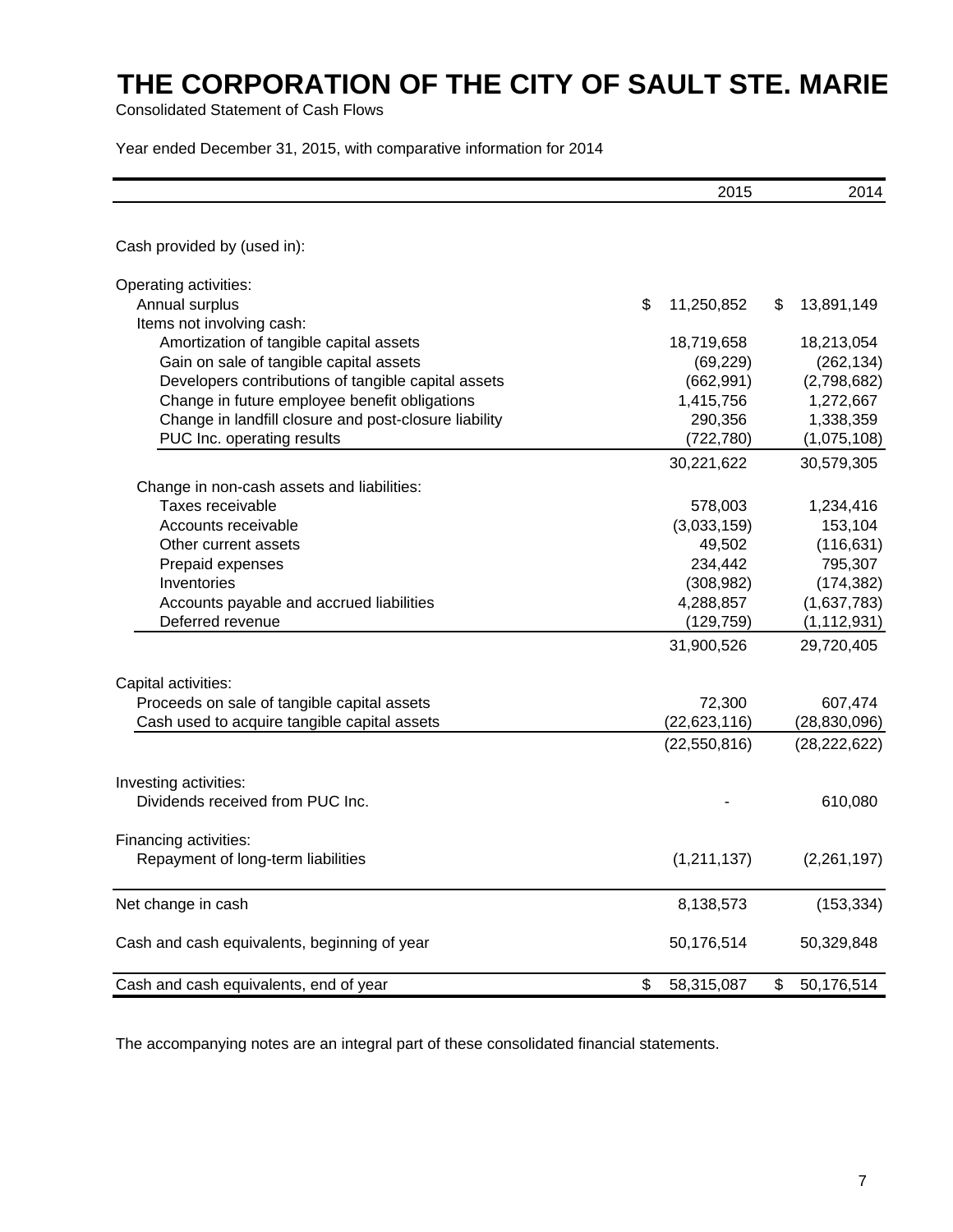Notes to Consolidated Financial Statements

Year ended December 31, 2015

The City of Sault Ste. Marie (the "City") is a municipality that was created on April 16, 1912 pursuant to the Municipal Act. The City provides municipal services such as police, fire, public works, planning, parks and recreation, library and other general government operations.

#### **1. Significant accounting policies:**

The consolidated financial statements of the City are prepared by management in accordance with Canadian generally accepted accounting principles for governments as recommended by the Public Sector Accounting Board ("PSAB") of the Chartered Professional Accountants of Canada. Significant accounting policies adopted by the City are as follows:

- (a) Basis of consolidation:
	- (i) Consolidated entities

 The consolidated financial statements reflect the assets, liabilities, revenues and expenses of the reporting entity. The reporting entity is comprised of all organizations, committees and local boards accountable for the administration of their financial affairs and resources to the City and which are owned or controlled by the City except for the City's government business enterprises which are accounted for on the modified equity basis of accounting.

These entities and organizations include:

 Sault Ste. Marie Police Services Board City of Sault Ste. Marie Public Utilities Commission Sault Ste. Marie Public Library

 Interdepartmental and inter-organizational transactions and balances between these entities and organizations have been eliminated.

(ii) Investment in Government Business Enterprises

The City's investment in PUC Inc. and PUC Services Inc. is accounted for on a modified equity basis, consistent with Canadian generally accounting principles as recommended by PSAB for investments in government business enterprises. On December 31, 2010 PUC Inc. was restructured creating two separate companies: PUC Inc and PUC Services Inc. Previous to the restructuring, PUC Services Inc. was owned by PUC Inc. and thus included in the consolidated financial statements of PUC Inc. Under the modified equity basis, PUC Inc.'s and PUC Services Inc.'s accounting policies are not adjusted to conform with those of the municipality and inter-organizational transactions and balances are not eliminated. The City recognizes its equity interest in the annual income or loss of PUC Inc. and PUC Services Inc. in its consolidated statement of operations with a corresponding increase or decrease in its investment asset account. Any dividends that the City may receive from PUC Inc. and PUC Services Inc. will be reflected as reductions in the investment asset account.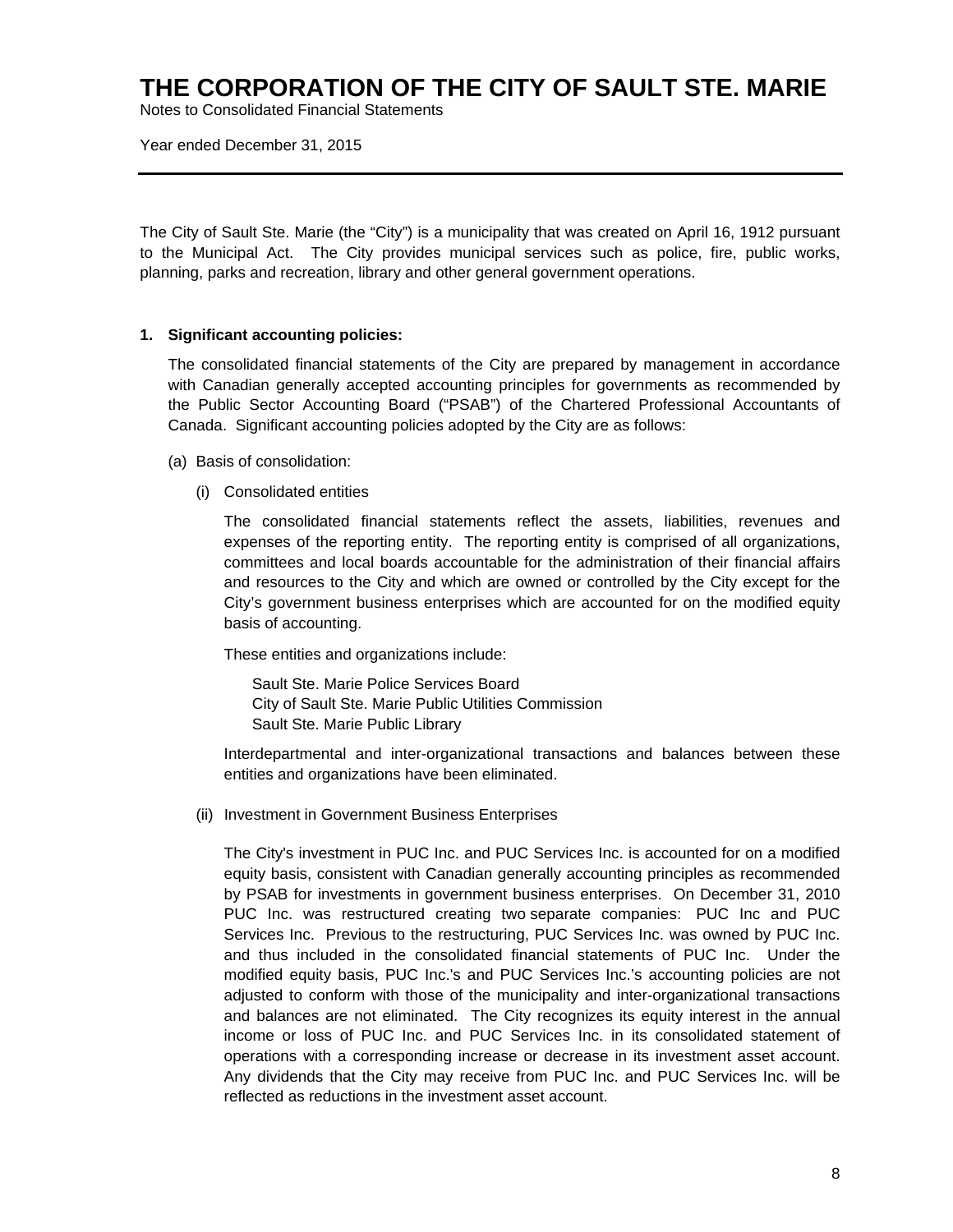Notes to Consolidated Financial Statements

Year ended December 31, 2015

#### **1. Significant accounting policies (continued):**

(iii) Related entities:

 The consolidated financial statements do not reflect the assets, liabilities, sources of financing, expenses and the activities of the following Boards and enterprises which are not under the control of Council.

 Algoma Health Unit District of Sault Ste. Marie Social Services Administration Board Board of Management of Queenstown Sault Ste. Marie Public Region Conservation Authority

(iv) Trust funds:

Trust funds and their related operations administered by the City are not included in the consolidated financial statements.

(b) Basis of accounting:

The City follows the accrual method of accounting for revenues and expenses. Revenues are normally recognized in the year in which they are earned and measurable. Expenses are recognized as they are incurred and measurable as a result of receipt of goods or services and/or the creation of a legal obligation to pay.

(c) Revenue recognition:

The City prepared tax billings based on assessment rolls issued by the Municipal Property Assessment Corporation, in accordance with rates established and approved annually by Council and the Province of Ontario. Taxation revenue is recognized in the period in which the taxes are levied.

Government transfers are recognized in the period in which the events giving rise to the transfer occurred, provided that the transfer is authorized and the amount can be reasonably estimated. Government grants are recognized when approved to the extent the related expenditures have been incurred and collection can be reasonably assured.

User fees and other revenues are recognized when the services are performed or goods are delivered, collection of the relevant receivable is probable, persuasive evidence of an arrangement exists and fees are fixed or determinable. Amounts received for future services are deferred until the service is provided.

(d) Temporary investments:

Temporary investments are recorded at the lower of cost and market value.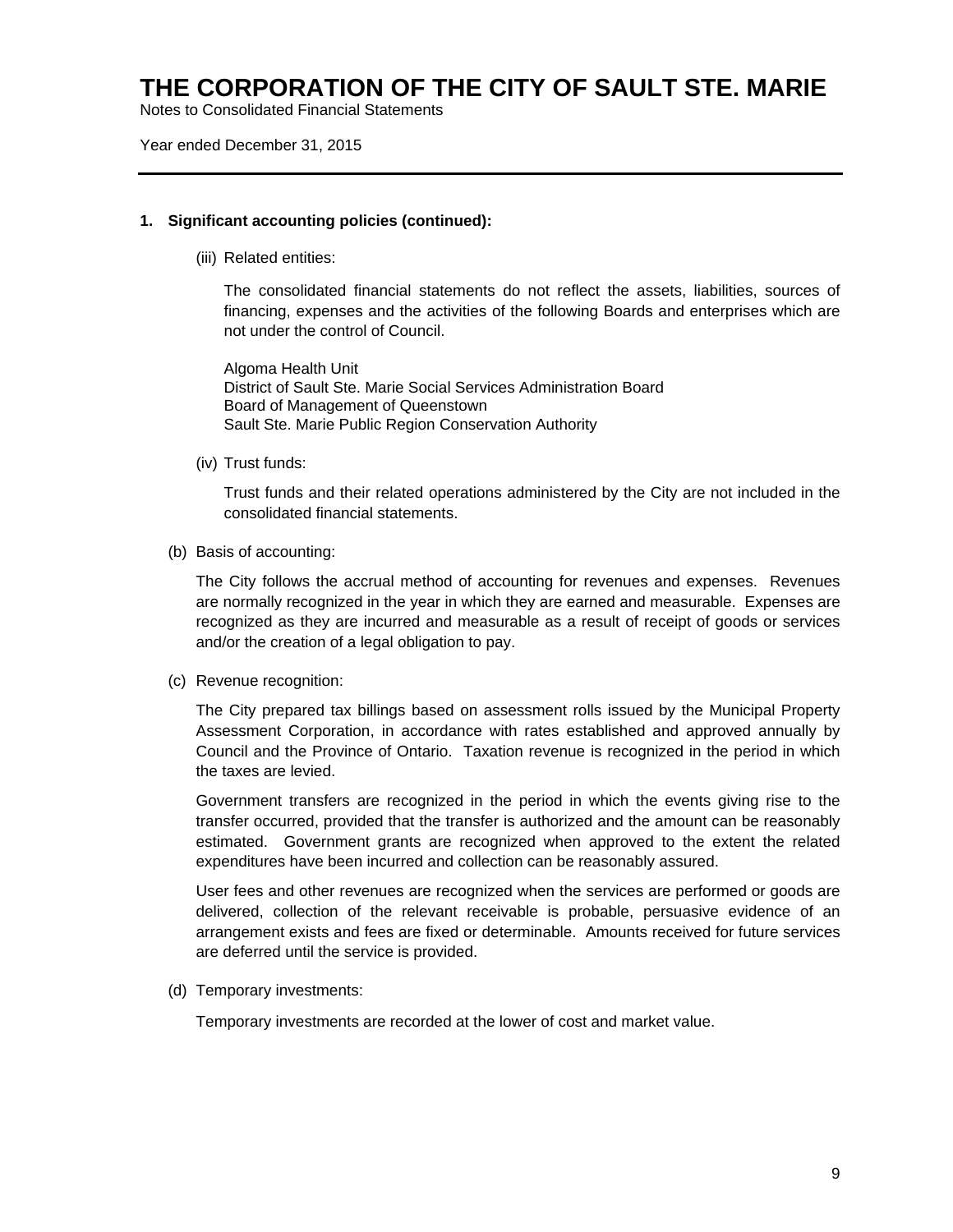Notes to Consolidated Financial Statements

Year ended December 31, 2015

#### **1. Significant accounting policies (continued):**

(e) Inventories:

Inventories held for resale are stated at the lower of cost and net realizable value, while inventories of supplies are stated at lower of cost and replacement value.

(f) Deferred revenue:

Deferred revenues represent licenses, permits and other fees which have been collected, but for which the related services or inspections have yet to be performed. These amounts will be recognized as revenues in the fiscal year the services are performed.

(g) Non-financial assets:

 Non-financial assets are not available to discharge existing liabilities and are held for use in the provision of services. They have useful lives extending beyond the current year and are not intended for sale in the ordinary course of operations.

i. Tangible capital assets:

Tangible capital assets are recorded at cost which includes amounts that are directly attributable to acquisition, construction, development or betterment of the asset. The cost, less (if applicable) residual value of the tangible capital assets excluding land, are amortized on a straight-line basis over their estimated useful lives as follows:

| Asset                               | Useful Life - Years |
|-------------------------------------|---------------------|
|                                     |                     |
| Landfill and land improvements      | $10 - 30$ years     |
| Buildings and building improvements | 10 - 60 years       |
| Vehicles                            | 3 - 15 years        |
| Machinery and equipment             | 5 - 25 years        |
| Infrastructure                      | 15 - 100 years      |

Half year amortization is charged in the year of acquisition and in the year of disposal. Assets under construction are not amortized until the asset is available for productive use.

ii. Contributions for tangible capital assets

Tangible capital assets received as contributions are recorded at their fair value at the date of receipt and also recorded as revenue.

iii. Leased tangible capital assets

Leases which transfer substantially all of the benefits and risks incidental to ownership of property are accounted for as leased tangible capital assets. All other leases are accounted for as operating leases and the related payments are charged to expenses as incurred.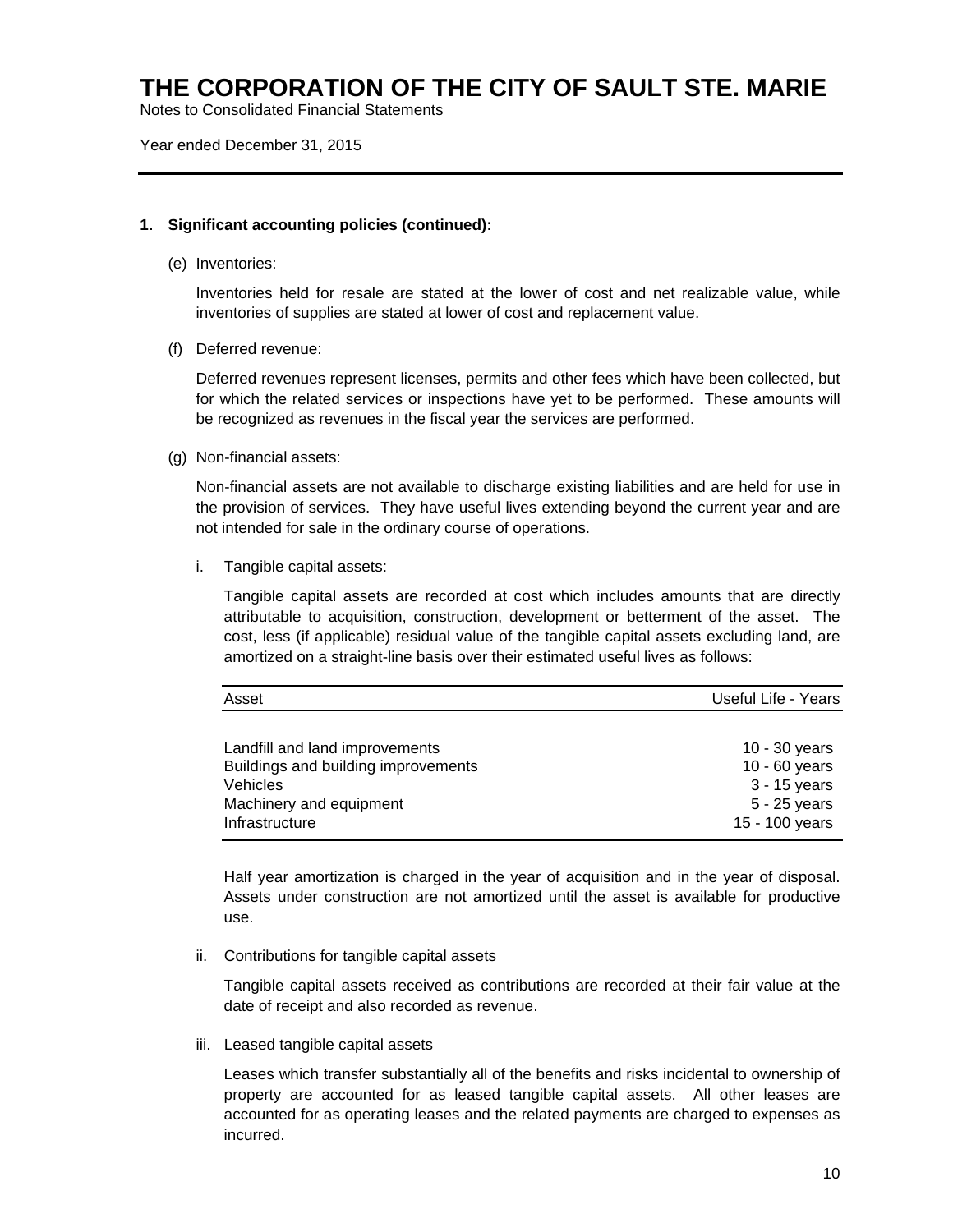Notes to Consolidated Financial Statements

Year ended December 31, 2015

#### **1. Significant accounting policies (continued):**

(h) Use of estimates:

The preparation of consolidated financial statements in conformity with Canadian public sector accounting standards requires management to make estimates and assumptions that affect the reported amounts of assets and liabilities and disclosure of contingent assets and liabilities at the date of the financial statements, and the reported amounts of revenues and expenses during the reporting period. Significant estimates include assumptions used in estimating provisions for accrued liabilities, landfill liability and in performing actuarial valuations of employee future benefits.

In addition, the City's implementation of the Public Sector Accounting Handbook PS3150 has required management to make estimates of historical cost and useful lives of tangible capital assets.

Actual results could differ from these estimates.

- (i) Employee future benefits:
	- i. The City provides certain benefits which will require funding in future periods. These benefits include sick leave, benefits under the Workplace Safety and Insurance Board ("WSIB") Act, and life insurance, extended health and dental benefits for early retirees.

 The costs of sick leave, benefits under the Workplace Safety and Insurance Board Act and life insurance, extended health and dental benefits are actuarially determined using management's best estimate of salary escalation, accumulated sick days at retirement, insurance and health care cost trends, long-term inflation rates and discount rates.

 For self-insured retirement and other employee future benefits that vest or accumulated over the periods of service provided by employees, such as retirement gratuities, compensated absences and health, dental and life insurance benefits for retirees, the cost is actuarially determined using the projected benefits method prorated on service. Under this method, the benefit costs are recognized over the expected average service life of the employee group. Any actuarial gains and losses related to the past service of employees are amortized over the expected average remaining service life of the employee group.

 For those self-insured benefit obligations that arise from specific events that occur from time to time, such as obligations for workers' compensation and life insurance and health care benefits for those on disability leave, the cost is recognized immediately in the period the events occur. Any actuarial gains and losses that are related to these benefits are recognized immediately in the period they arise.

ii. The costs of multi-employer defined contribution pension plan benefits, such as the Ontario Municipal Employees Retirement System ("OMERS") pensions, are the employer's contributions due to the plan in the period.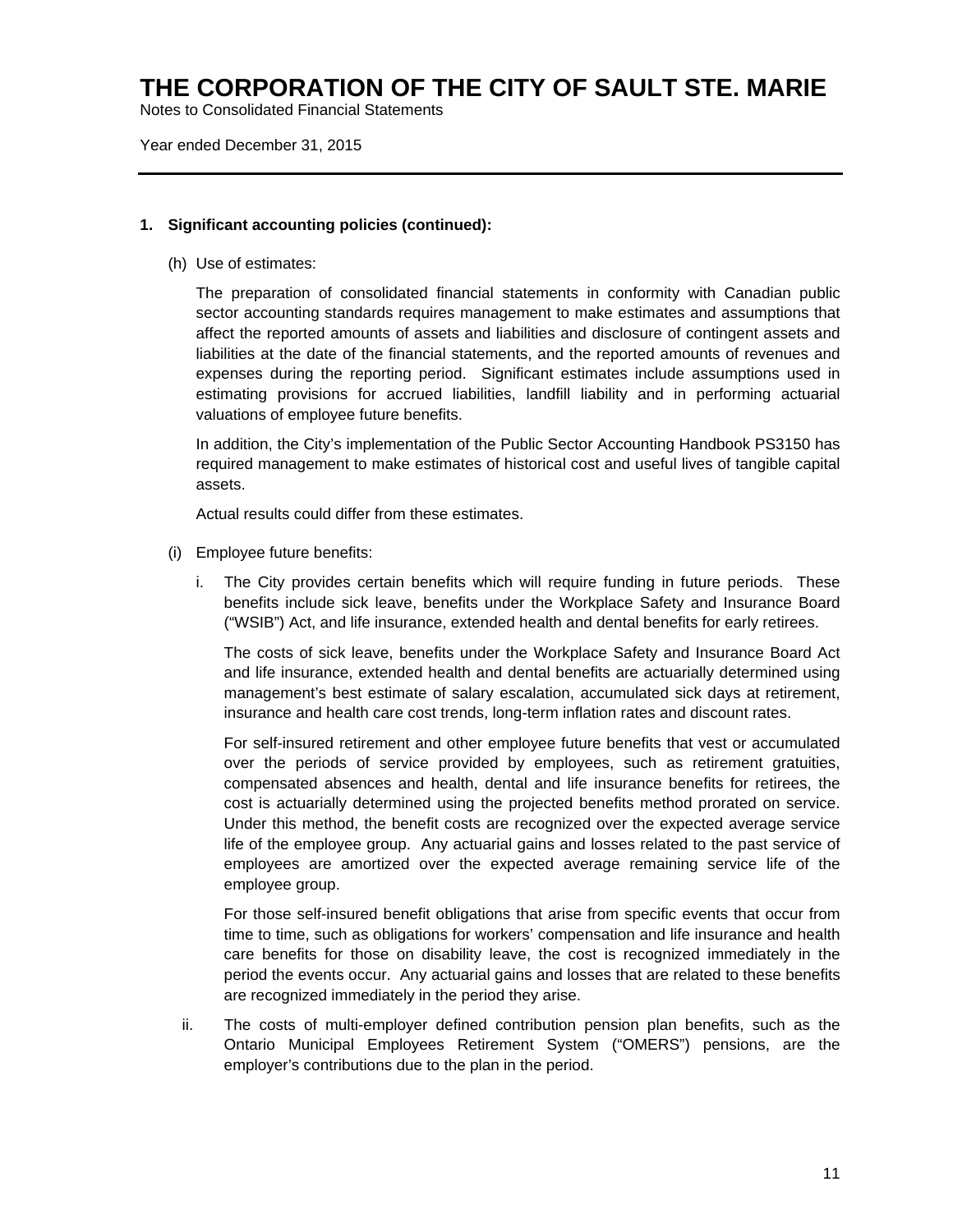Notes to Consolidated Financial Statements

Year ended December 31, 2015

#### **1. Significant accounting policies (continued):**

(j) Landfill liability:

The liability for closure of operational sites and post-closure care has been recognized based on estimated future expenses, estimated inflation and the usage of the site's capacity during the year.

#### **2. Tax revenues:**

Property tax billings are prepared by the City based on an assessment roll prepared by the Municipal Property Assessment Corporation ("MPAC"), an agency of the Ontario government. All assessed property values in the City were reviewed and new values established based on a common valuation date which was used by the City in computing the property tax bills for 2015. However, the property tax revenue and tax receivables of the City are subject to measurement uncertainty as a number of significant appeals submitted by ratepayers have yet to be heard.

The City has established an allowance for tax appeals and other items in the amount of \$6,736,670 (2014 - \$2,228,000). Any supplementary billing adjustments made necessary by the determination of such changes will be recognized in the fiscal year they are determined.

#### **3. Deferred revenue:**

The balances in the deferred revenue of the City consist of:

|                                                                                               | 2015                                          | 2014                                         |
|-----------------------------------------------------------------------------------------------|-----------------------------------------------|----------------------------------------------|
| Development charges act<br><b>Provincial Gas Tax</b><br>Parkland<br>Building permits Bill 124 | 378,236<br>\$<br>20,508<br>644,181<br>443,128 | 371,923<br>S<br>52,613<br>512,029<br>679,247 |
|                                                                                               | 1,486,053                                     | 1,615,812                                    |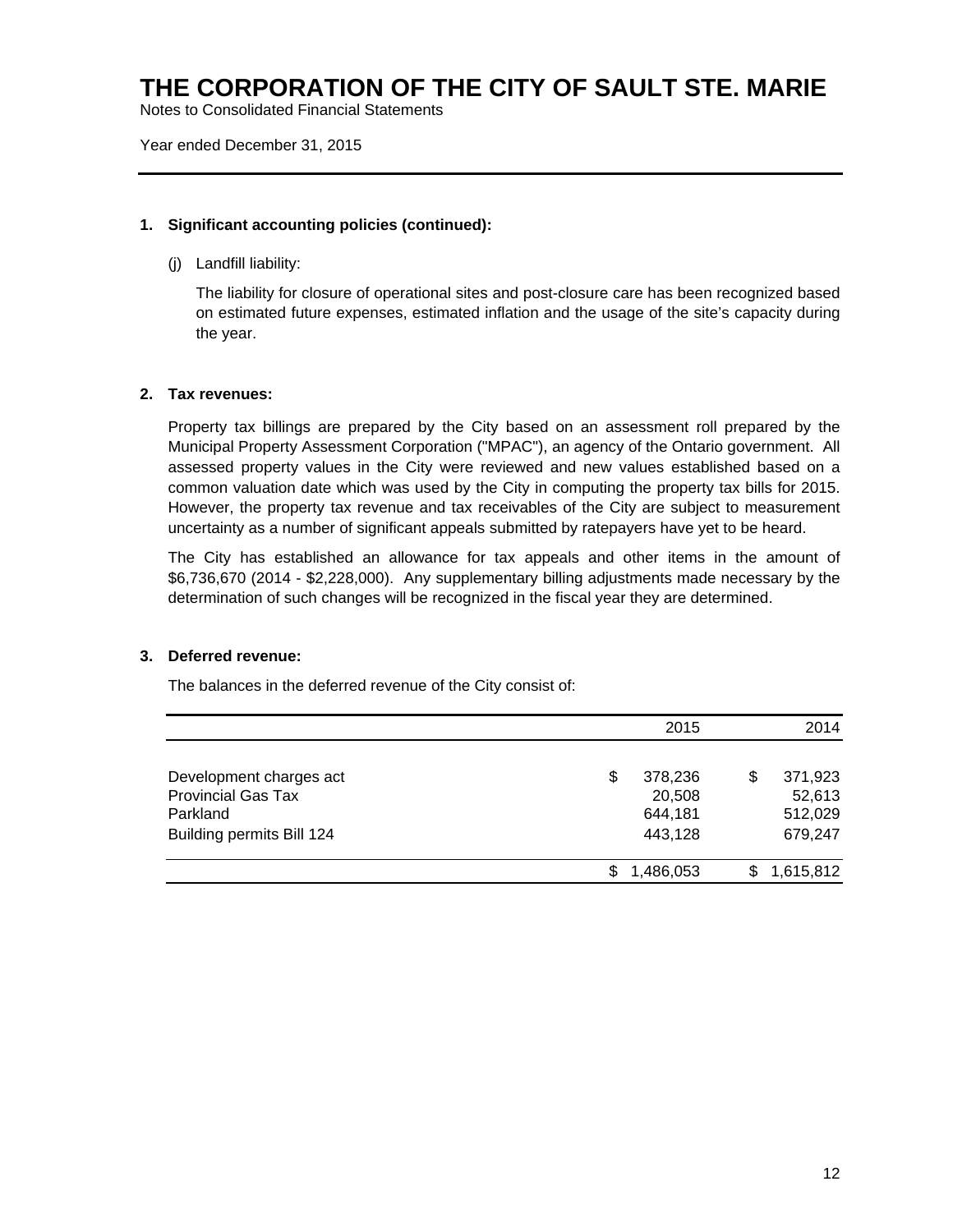Notes to Consolidated Financial Statements

Year ended December 31, 2015

#### **3. Deferred revenue (continued):**

Continuity of deferred revenue is as follows:

|                                                                                                                         | 2015                                          | 2014                                                        |
|-------------------------------------------------------------------------------------------------------------------------|-----------------------------------------------|-------------------------------------------------------------|
| Balance, beginning of year:                                                                                             |                                               |                                                             |
| Development charges act<br><b>Provincial Gas Tax</b><br><b>Federal Gas Tax</b><br>Parkland<br>Building permits Bill 124 | \$<br>371,923<br>52,612<br>512,029<br>679,248 | \$<br>364,534<br>112,943<br>572,990<br>504,038<br>1,174,239 |
|                                                                                                                         | 1,615,812                                     | 2,728,744                                                   |
| Other revenue<br>Interest earned<br>Total revenue                                                                       | 178,779<br>39,966<br>218,745                  | 69,755<br>45,623<br>115,378                                 |
| Contributions used                                                                                                      | (348, 504)                                    | (1,228,310)                                                 |
| Balance, end of year                                                                                                    | \$<br>1,486,053                               | \$<br>1,615,812                                             |

#### **4. Net long-term liabilities:**

|                                                  | 2015        | 2014         |
|--------------------------------------------------|-------------|--------------|
| Total long-term liabilities incurred by the City | \$8,994,008 | \$10,205,145 |

Principal repayments recoverable over the next five years are as follows:

| 2016 | \$. | 1,282,036 |
|------|-----|-----------|
| 2017 |     | 1,357,307 |
| 2018 |     | 1,437,236 |
| 2019 |     | 1,522,124 |
| 2020 |     | 1,612,297 |
|      |     |           |

The annual principal and interest payments required to service the long-term obligations of the City are within the annual debt repayment limit prescribed by the Ministry of Municipal Affairs and Housing.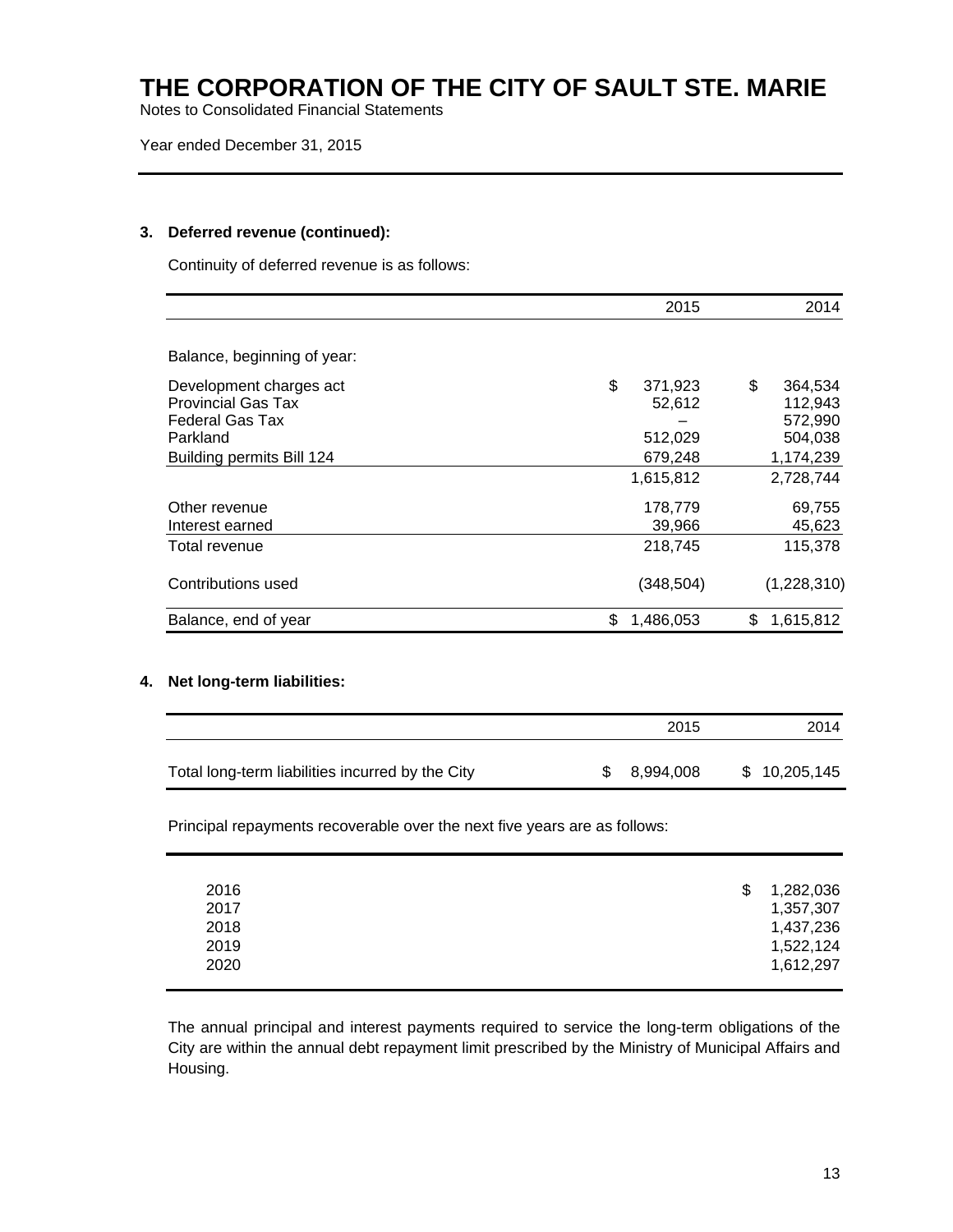Notes to Consolidated Financial Statements

Year ended December 31, 2015

#### **4. Net long-term liabilities (continued):**

The long-term obligations issued in the name of the City have received approval of the Ontario Municipal board for those approved on or before December 31, 1992. Those approved after January 1, 1993 have been approved by by-law.

The above long-term debt has various maturity dates and interest rates ranging from due on demand to 2021 and 0% to 8.07% respectively. Interest paid in the year and included in current expenses is \$513,570 (2014 - \$607,453).

#### **5. Investment in government business enterprises:**

PUC Inc. is incorporated under the laws of the Province of Ontario and provides municipal electrical distribution and other services to the residents of Sault Ste. Marie. The City owns 100% of the outstanding shares of PUC Inc. PUC Services Inc. is incorporated under the laws of the Province of Ontario and provides management, operations and maintenance services related to water, wastewater and electrical services to its related entities and other organizations. The City owns 100% of the outstanding shares of PUC Services Inc.

The following schedule reflects the combined financial information of PUC Inc. and PUC Services Inc. as at December 31:

|                                                                                                                                         |     | 2015                                                            |    | 2014                                                            |
|-----------------------------------------------------------------------------------------------------------------------------------------|-----|-----------------------------------------------------------------|----|-----------------------------------------------------------------|
| <b>Financial Position:</b>                                                                                                              |     |                                                                 |    |                                                                 |
| <b>Current assets</b><br>Notes receivable<br>Future income tax assets<br>Capital assets<br>Regulatory assets                            | \$  | 47,898,065<br>8,315,331<br>2,018,000<br>98,440,803<br>49,643    | \$ | 46,300,368<br>8,315,331<br>2,815,460<br>93,589,289<br>1,510,636 |
| <b>Total assets</b>                                                                                                                     |     | \$156,721,842                                                   | S. | 152,531,084                                                     |
| <b>Current liabilities</b><br>Employee future benefit obligations<br>Notes payable<br>Deferred revenue<br><b>Regulatory liabilities</b> | \$  | 22,547,136<br>1,846,728<br>80,837,675<br>4,894,229<br>7,826,281 | \$ | 24,360,534<br>1,804,376<br>81,675,379<br>2,453,325<br>4,190,456 |
| <b>Total liabilities</b>                                                                                                                |     | 117,952,049                                                     |    | 114,484,070                                                     |
| Shareholder's equity<br>Total liabilities and equity                                                                                    | \$. | 38,769,793<br>156,721,842                                       | S  | 38,047,013<br>152,531,083                                       |

The note payable to the City of \$6,720,000 is unsecured, bears interest at 6.1% per annum, and is payable one year after demand. The note payable to the City of \$25,000,000 is unsecured, bears interest at rates negotiated periodically, currently 6.1%, and is payable one year after demand.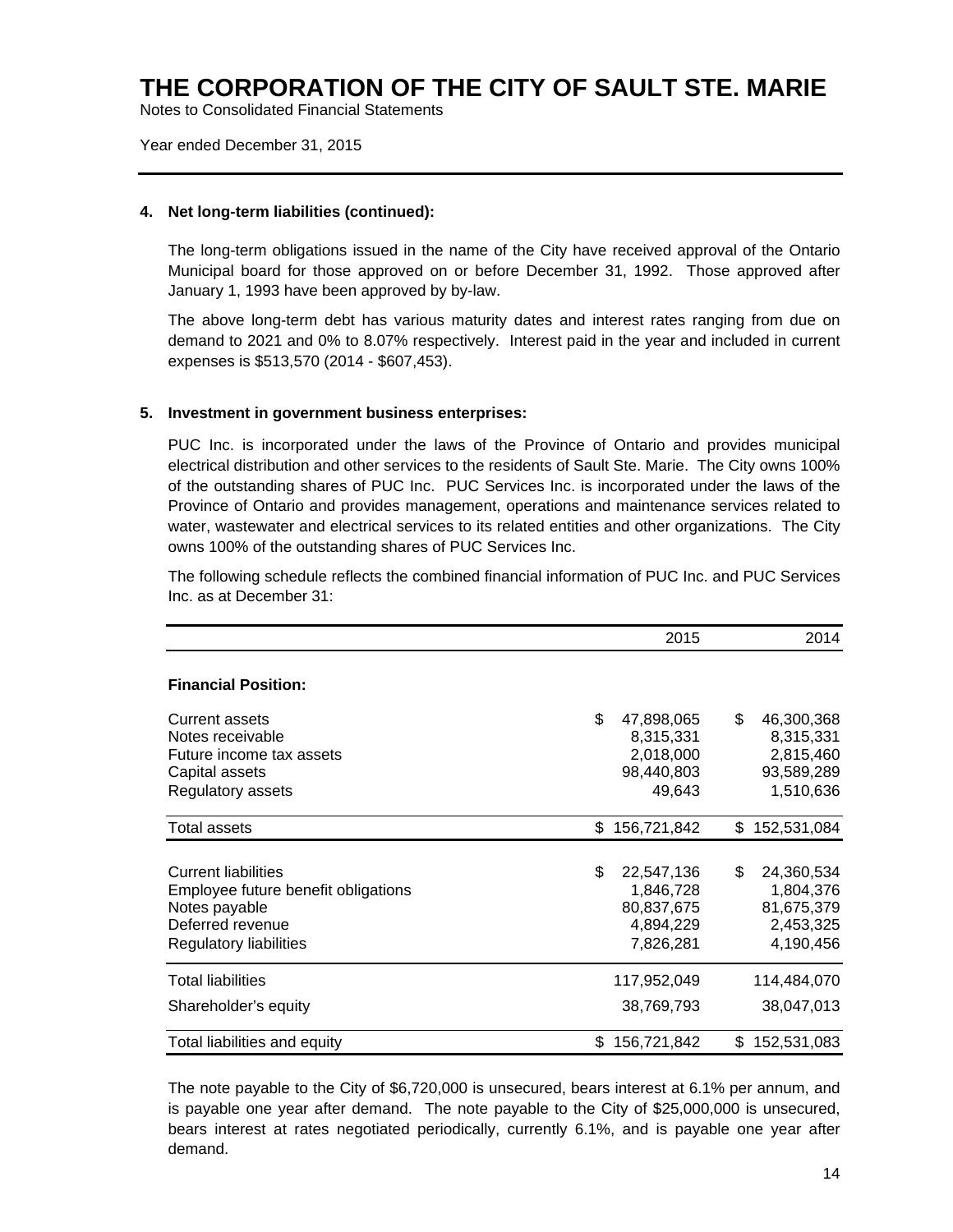Notes to Consolidated Financial Statements

Year ended December 31, 2015

|                                                                                                                | 2015                                                         |     | 2014                                                    |
|----------------------------------------------------------------------------------------------------------------|--------------------------------------------------------------|-----|---------------------------------------------------------|
| <b>Results of operations:</b>                                                                                  |                                                              |     |                                                         |
| Revenues<br><b>Expenses</b><br>Provision for (payment) recovery in lieu of taxes<br>Other comprehensive income | \$<br>110,465,278<br>(109, 589, 529)<br>(197, 381)<br>44,412 | \$. | 114,005,862<br>(113, 520, 401)<br>328,008<br>(106, 936) |
| Net income for the year                                                                                        | \$<br>722,780                                                | \$  | 706,533                                                 |
| The City's investment in government business<br>enterprises is comprised of:                                   |                                                              |     |                                                         |
| Common shares<br>Special shares<br>Accumulated other comprehensive income<br>Retained earnings                 | \$<br>15,668,248<br>15,513,300<br>118,929<br>7,469,316       | \$  | 15,668,248<br>15,513,300<br>74,517<br>6,790,948         |
| Equity, end of year<br>Notes receivable                                                                        | 38,769,793<br>31,720,000                                     |     | 38,047,013<br>31,720,000                                |
| Investment in government business enterprises                                                                  | \$<br>70,489,793                                             | \$  | 69,767,013                                              |

#### **5. Investment in government business enterprises (continued):**

The investment in government business enterprises has been restated for a transition to International Financial Reporting Standards ("IFRS") by PUC Inc. as of January 1, 2014. The following tables provide a reconciliation of the balances as previously reported:

| Investment in government business enterprises                                    |                                |
|----------------------------------------------------------------------------------|--------------------------------|
| As previously reported December 31, 2014<br><b>IFRS</b> transitional adjustments | \$<br>70,227,689<br>(460, 676) |
| Investment in government business enterprises - restated                         | \$<br>69,767,013               |
|                                                                                  |                                |
| Net income for the year                                                          |                                |
| As previously reported December 31, 2014<br><b>IFRS</b> transitional adjustments | \$<br>1,075,108<br>(368, 575)  |
| Net income for the year - restated                                               | \$<br>706.533                  |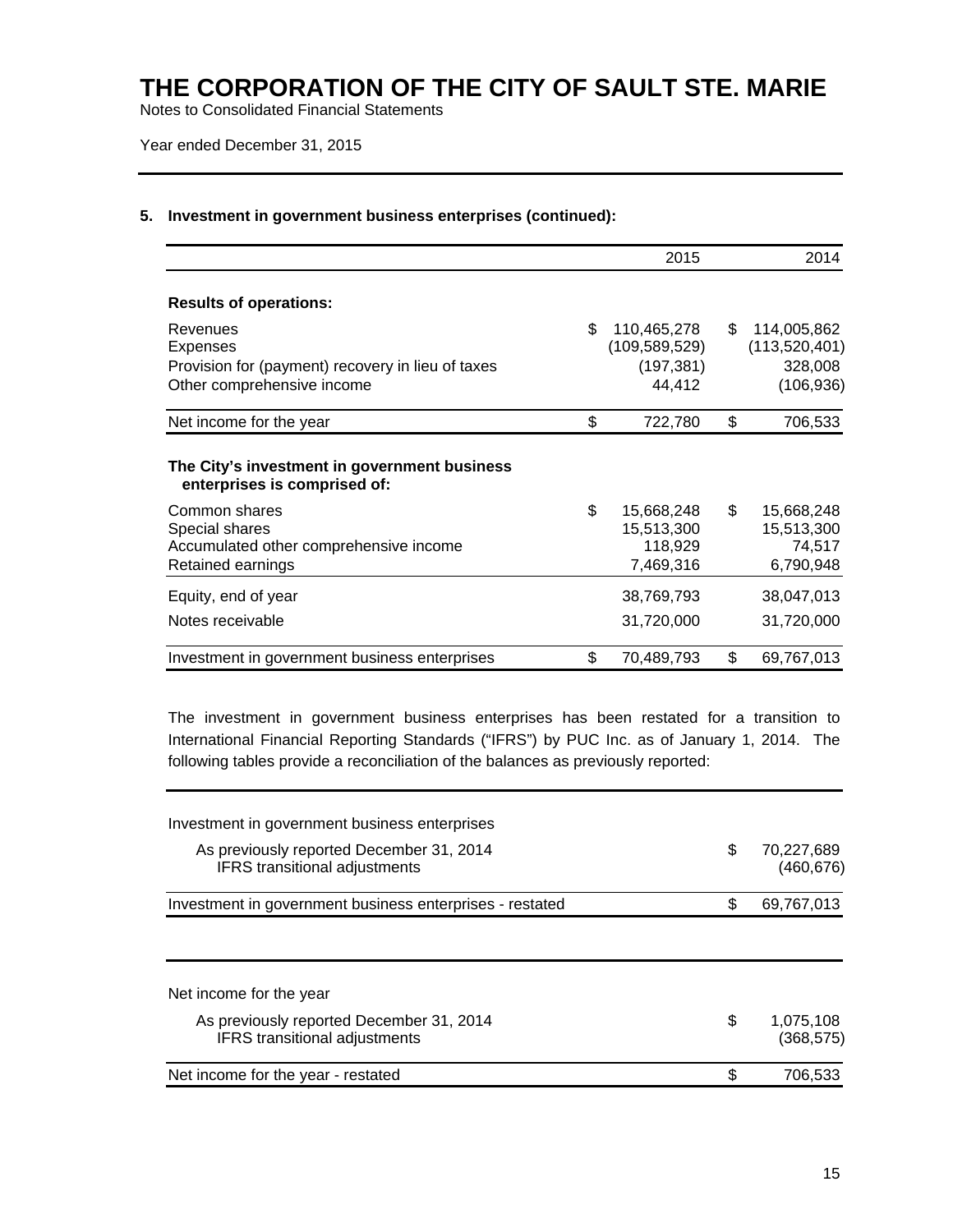Notes to Consolidated Financial Statements

Year ended December 31, 2015

#### **6. Budget figures:**

The Budget By-law adopted by Council for the 2015 year was not prepared on a basis consistent with that used to report actual results (Public Sector Accounting Standards). The budget was prepared on a modified accrual basis while Public Sector Accounting Standards now require a full accrual basis. The budget figures anticipated use of surpluses accumulated in previous years to reduce current year expenses in excess of current year revenues to \$Nil. In addition, the budget expensed all tangible capital expenditures rather than including amortization expense. As a result, the budget figures presented in the consolidated statements of operations and accumulated surplus and change in net financial assets represent the financial plan adopted by Council with adjustments as follows:

|                                                             |           | 2015           | 2014           |
|-------------------------------------------------------------|-----------|----------------|----------------|
| Adopted budget by-law for the year                          | \$        |                | \$             |
| Adjustments to adopted budget:                              |           |                |                |
| Debt principal repayments                                   | 2,230,331 |                | 2,922,442      |
| Investment in tangible capital assets                       |           | 27,300,988     | 20,002,338     |
| Amortization of tangible capital assets                     |           | (18, 719, 658) | (18, 213, 054) |
| Net transfer to/from reserves and other                     |           | 2,103,079      | 4,590,870      |
| Budget surplus per consolidated statement of operations and |           |                |                |
| accumulated surplus                                         |           | \$12,914,740   | 9,302,596      |

#### **7. Pension agreements:**

The City makes contributions to the Ontario Municipal Employees Retirement Fund ("OMERS"), which is a multi-employer plan, on behalf of all permanent, full-time members of its staff. This plan is a defined benefit plan which specifies the amount of the retirement to be received by the employees based on the length of service and rates of pay.

The amount contributed to OMERS for 2015 was \$6,664,171 (2014 - \$6,741,020) is included as an expense on the consolidated statement of operations and accumulated surplus.

#### **8. Operations of school boards:**

During 2015, the City collected and transferred property taxes totaling \$20,323,603 (2014- \$19,989,744) on behalf of area school boards.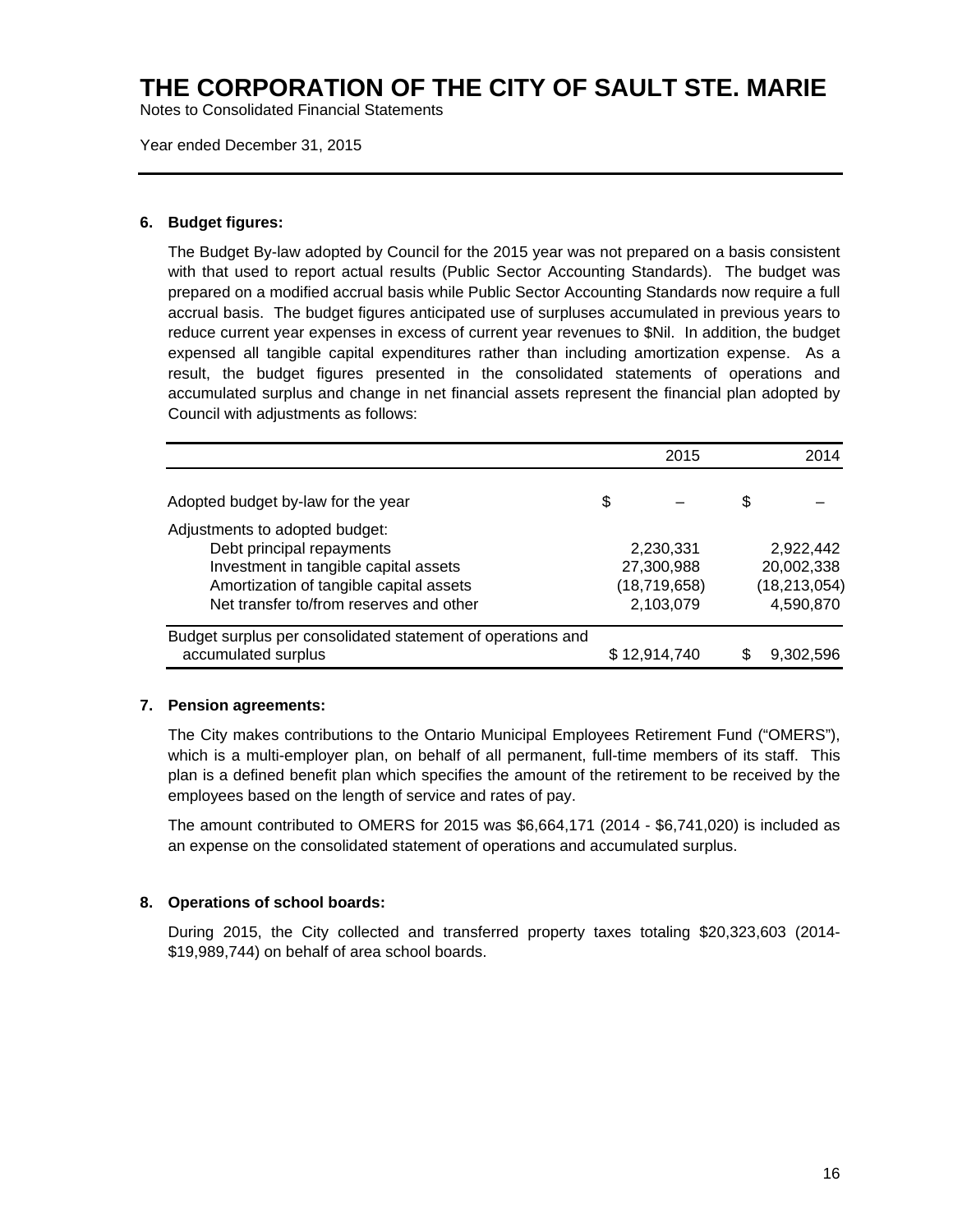Notes to Consolidated Financial Statements

Year ended December 31, 2015

#### **9. Trust funds:**

The trust funds administered by the City amounting to \$7,573,028 (2014 - \$7,436,235) are presented in a separate financial statement of trust fund balances and operations. As such balances are held in trust by the City for the benefit of others; they are not presented as part of the City's financial position or financial activities. At December 31, 2015, the trust fund balances are comprised of:

|                                     | 2015             |   | 2014      |
|-------------------------------------|------------------|---|-----------|
|                                     |                  |   |           |
| Cemetery Care and Maintenance funds | 5,222,156<br>SS. | S | 5,106,285 |
| Pre-need assurance                  | 2,197,954        |   | 2,180,443 |
| Transit employees' pension          | 74,912           |   | 74,173    |
| <b>Historic Sites</b>               | 28,370           |   | 20,832    |
| Heritage Sault Ste. Marie           | 26,862           |   | 25,760    |
| Ontario Home Renewal Program        | 9.704            |   | 15,814    |
| <b>Cultural Endowment</b>           | 13,070           |   | 12,928    |
|                                     | 7,573,028        |   | 7,436,235 |

#### **10. Contingent liabilities:**

The City has been named in litigation matters, the outcome of which is not determinable and accordingly, no provision has been made for them in these consolidated financial statements. Should any loss result from these claims, such loss would be charged to operations in the year of resolution.

#### **11. Employee future benefit obligations:**

Employee future benefits are liabilities of the City to its employees and early retirees for the following benefits earned but not taken as at December 31 are as follows:

|                                                                                                                                         | 2015                                                     | 2014                                                   |
|-----------------------------------------------------------------------------------------------------------------------------------------|----------------------------------------------------------|--------------------------------------------------------|
| Future payments required to W.S.I.B.<br>Post-employment and post-retirement benefits<br>Vacation pay<br>Non-vesting sick leave benefits | 14,099,116<br>æ.<br>15,077,442<br>7,871,218<br>1,717,114 | \$13,915,142<br>14, 162, 693<br>7,865,209<br>1,406,090 |
| Employee future benefit obligations                                                                                                     | \$38,764,890                                             | \$37,349,134                                           |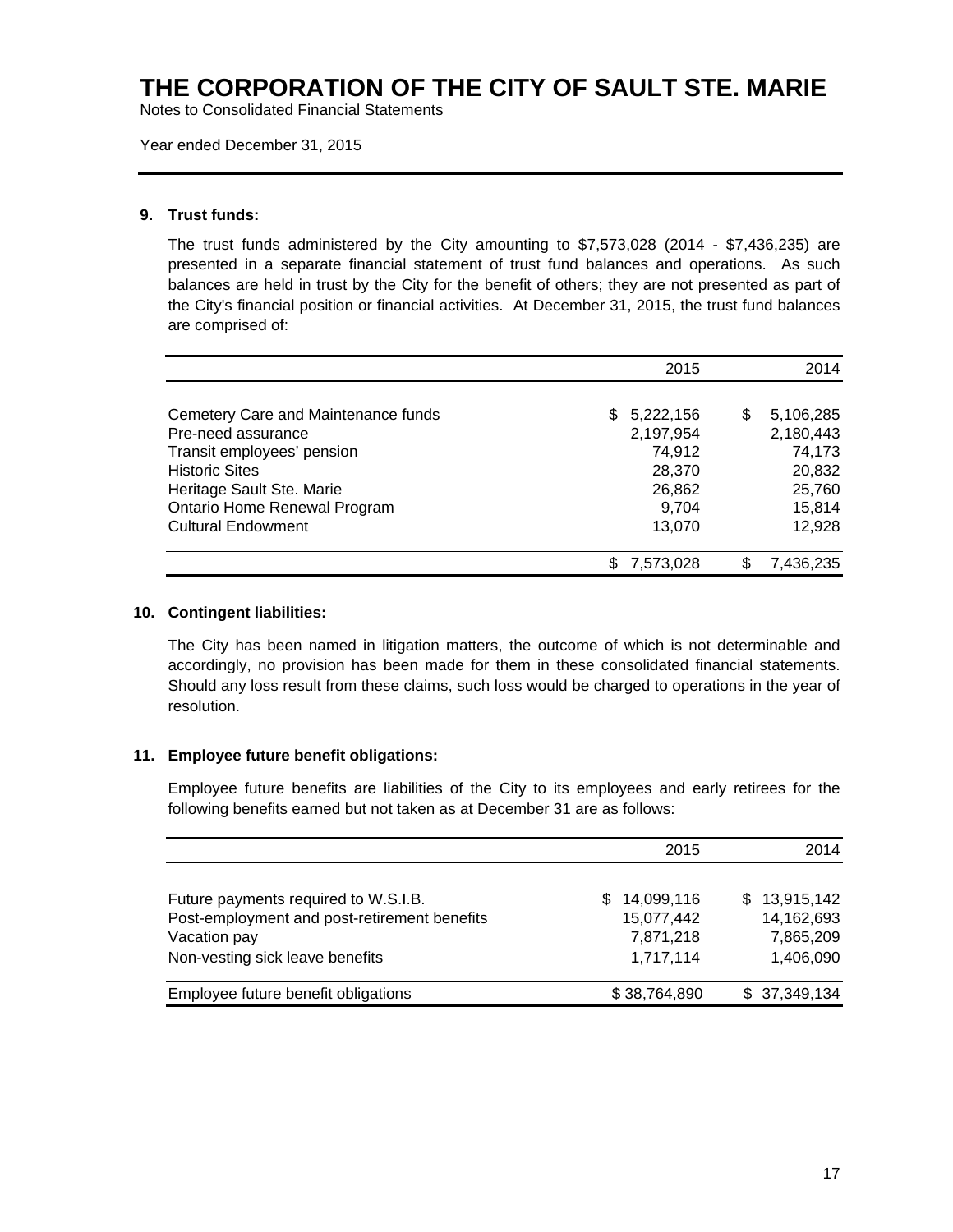Notes to Consolidated Financial Statements

Year ended December 31, 2015

#### **11. Employee future benefit obligations (continued):**

#### *Post employment and post retirement benefits*

The City provides non-pension benefits to employees and retirees until they reach 65 years of age. The values that follow have been estimated based upon employee data available during the actuarial review which was completed as at December 31, 2015.

The benefit liability continuity is as follows:

|                                                             | 2015                                         | 2014                                    |
|-------------------------------------------------------------|----------------------------------------------|-----------------------------------------|
| Accrued benefit liability, January 1<br>Expense<br>Payments | 14,162,693<br>SS.<br>1,488,594<br>(573, 845) | \$13,372,659<br>1,349,974<br>(559, 940) |
| Accrued benefit liability, December 31                      | 15,077,442                                   | 14,162,693                              |

*Significant assumptions* 

| Discount rate        | 3.5%            |
|----------------------|-----------------|
| Health cost increase | $5.0\% - 7.0\%$ |

#### *Non-vesting sick leave benefits*

Sick leave benefits accrue to City employees at a rate of one and a half days per month. Unused sick days are banked and may be used in the future if sick leave is beyond yearly allocation. No cash payments are made for unused sick time upon termination or retirement.

#### *Accrued vacation pay*

Accrued vacation pay represents the liability for vacation entitlements earned by employees but not taken as at December 31, 2015.

#### *Future payments for Worker's Safety and Insurance Board (WSIB)*

Under the provisions of the Workplace Safety and Insurance Board Act, the City has elected to be treated as a Schedule 2 employer and remits payments to the WSIB as required, to fund current disability payments. An actuarial estimate of future liabilities has been completed and forms the basis for the estimated liability.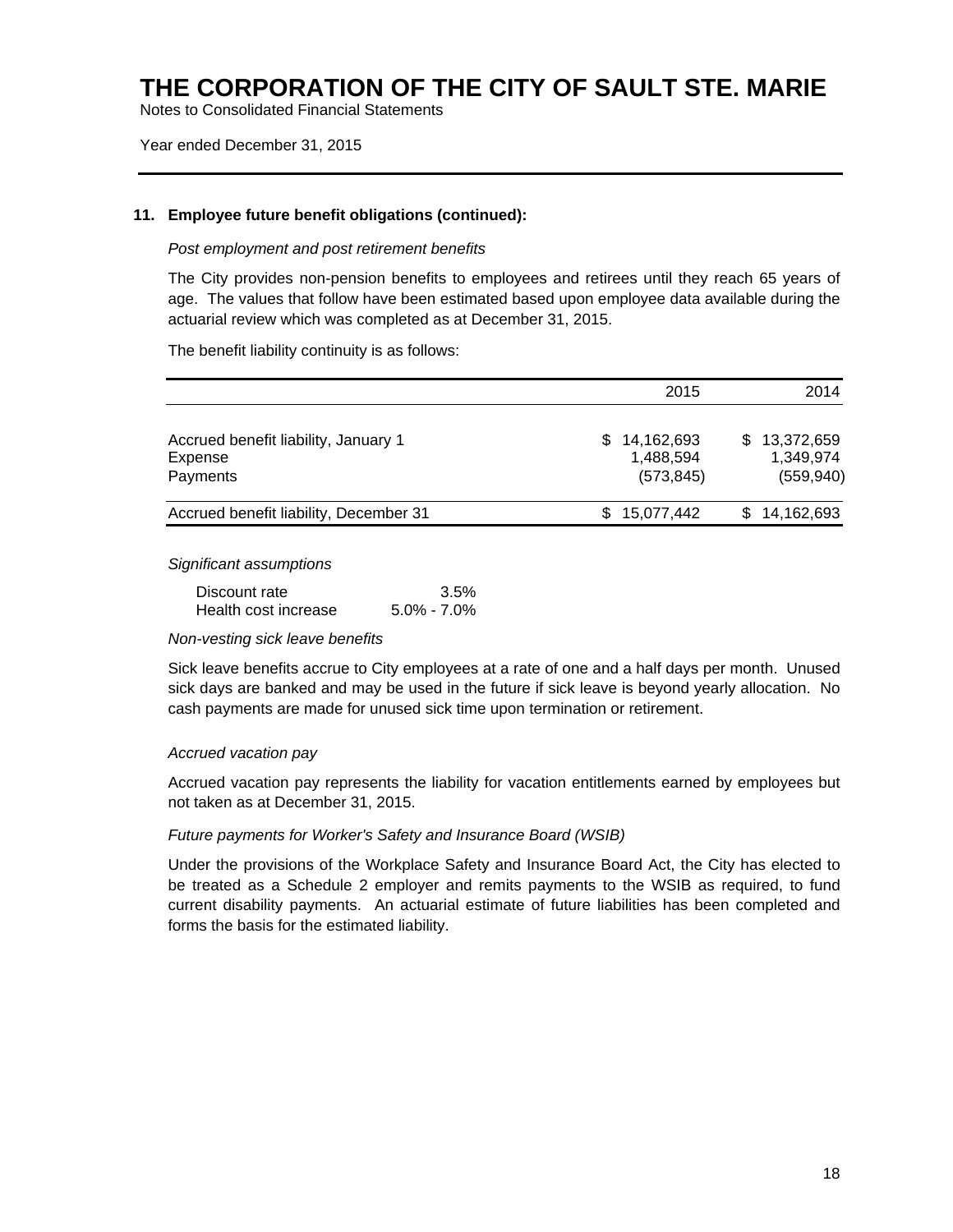Notes to Consolidated Financial Statements

Year ended December 31, 2015

#### **12. Landfill closure and post-closure liability:**

The Environmental Protection Act sets out the regulatory requirements to properly close and maintain all active and inactive landfill sites. Under environmental law, there is a requirement for closure and post-closure care of solid waste landfill sites. This requirement is to be provided for over the estimated life of the landfill site based on usage.

Landfill closure and post-closure care requirements have been defined in accordance with industry standards and include final covering and landscaping of the landfill, pumping of ground water and leachates from the site, and ongoing environmental monitoring, site inspection and maintenance. The reported liability is based on estimates and assumptions with respect to events extending over a sixty year period using the best information available to management. Future events may result in significant changes to the estimated total expenditures capacity used or total capacity and the estimated liability, and would be recognized prospectively, as a change in estimate, when applicable.

The City operates one primary landfill site, the 5th Line Landfill. The site has capacity of approximately 3,000,000 metric tons with approximately 375,000 metric tons of remaining capacity. At current average fill rates, the site has a remaining operating life of approximately 6.3 years.

It is estimated that the total net present value of the cost to close and maintain the 5th Line Landfill site is approximately \$24,181,000 (2014 - \$24,125,000). At December 31, 2015, an amount of \$21,158,423 (2014 - \$20,868,067) with respect to landfill closure and post-closure liability has been accrued and will be funded from future taxation revenues. The City has established a reserve to contribute to the cost of closing and maintaining the landfill site of \$12,385,541 (2014 - \$12,175,874).

The City will be undertaking a full Environmental Assessment of the landfill site to determine future options which may extend the operating life of the landfill.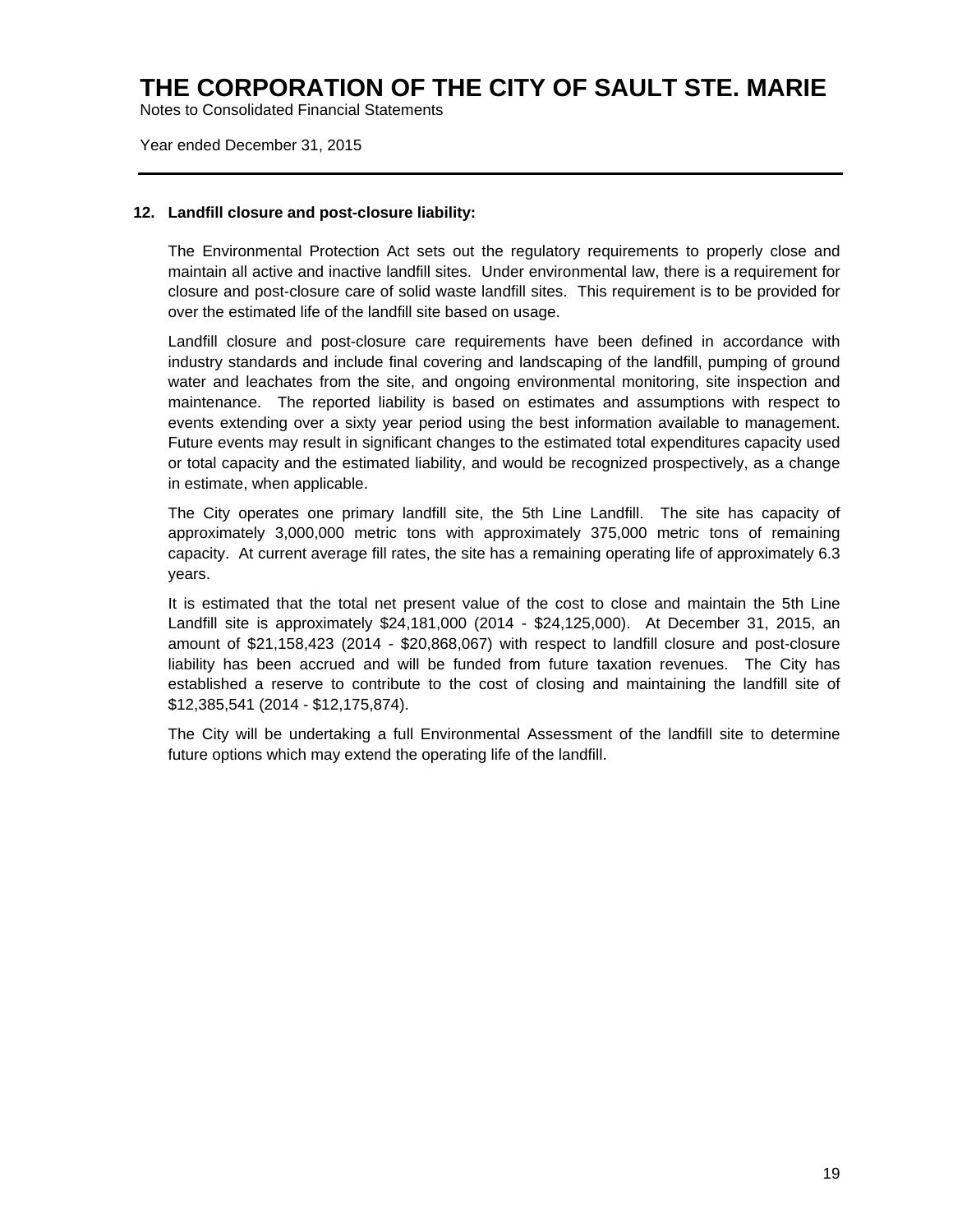Notes to Consolidated Financial Statements

Year ended December 31, 2015

#### **13. Tangible capital assets**

|                                   |     |            |               |                 |                 |                |                |               |     | 2015            |
|-----------------------------------|-----|------------|---------------|-----------------|-----------------|----------------|----------------|---------------|-----|-----------------|
|                                   |     |            | Landfill and  | Buildings and   |                 |                |                |               |     |                 |
|                                   |     |            | Land          | <b>Building</b> |                 | Machinery and  |                | Assets under  |     |                 |
|                                   |     | Land       | Improvements  | Improvements    | Infrastructure  | Equipment      | Vehicles       | Construction  |     | Total           |
| Cost                              |     |            |               |                 |                 |                |                |               |     |                 |
| Balance, beginning of the year    | \$. | 24,793,677 | 11,860,167    | 96,309,669      | 518,656,429     | 25,856,452     | 27,882,514     | 7,947,054     | \$. | 713,305,962     |
| Additions                         |     | 166,156    | 33,151        |                 | 19,155,916      | 1,609,369      | 1,998,356      | 7,867,065     |     | 30,830,013      |
| Disposals                         |     | (2,876)    |               | ٠               | (1,403,272)     | (496, 584)     | (836, 679)     | (7, 331, 036) |     | (10,070,447)    |
| Balance, end of year              |     | 24,956,957 | 11,893,318    | 96,309,669      | 536,409,073     | 26,969,237     | 29,044,191     | 8,483,083     |     | 734,065,528     |
| <b>Accumulated Amortization</b>   |     |            |               |                 |                 |                |                |               |     |                 |
| Balance, beginning of the year    |     |            | (6, 565, 318) | (32,867,391)    | (202,593,665)   | (13,733,268)   | (14, 207, 836) |               |     | (269, 967, 478) |
| Disposals/transfers               |     |            |               |                 | 1,403,272       | 283,713        | 836,679        |               |     | 2,523,664       |
| Amortization expense              |     |            | (649, 392)    | (2, 148, 116)   | (11, 915, 666)  | (1,970,094)    | (2,036,585)    |               |     | (18, 719, 853)  |
| Balance, end of year              |     | ٠          | (7, 214, 710) | (35,015,507)    | (213, 106, 059) | (15, 419, 649) | (15,407,742)   |               |     | (286, 163, 667) |
| Net book value, end of year       | \$  | 24,956,957 | 4,678,608     | 61,294,162      | 323,303,014     | 11,549,588     | 13,636,449     | 8,483,083     | \$  | 447,901,861     |
| Net book value, beginning of year | \$. | 24,793,677 | 5,294,849     | 63,442,278      | 316,418,205     | 12,123,184     | 13,674,678     | 7,591,613     | \$  | 443,338,484     |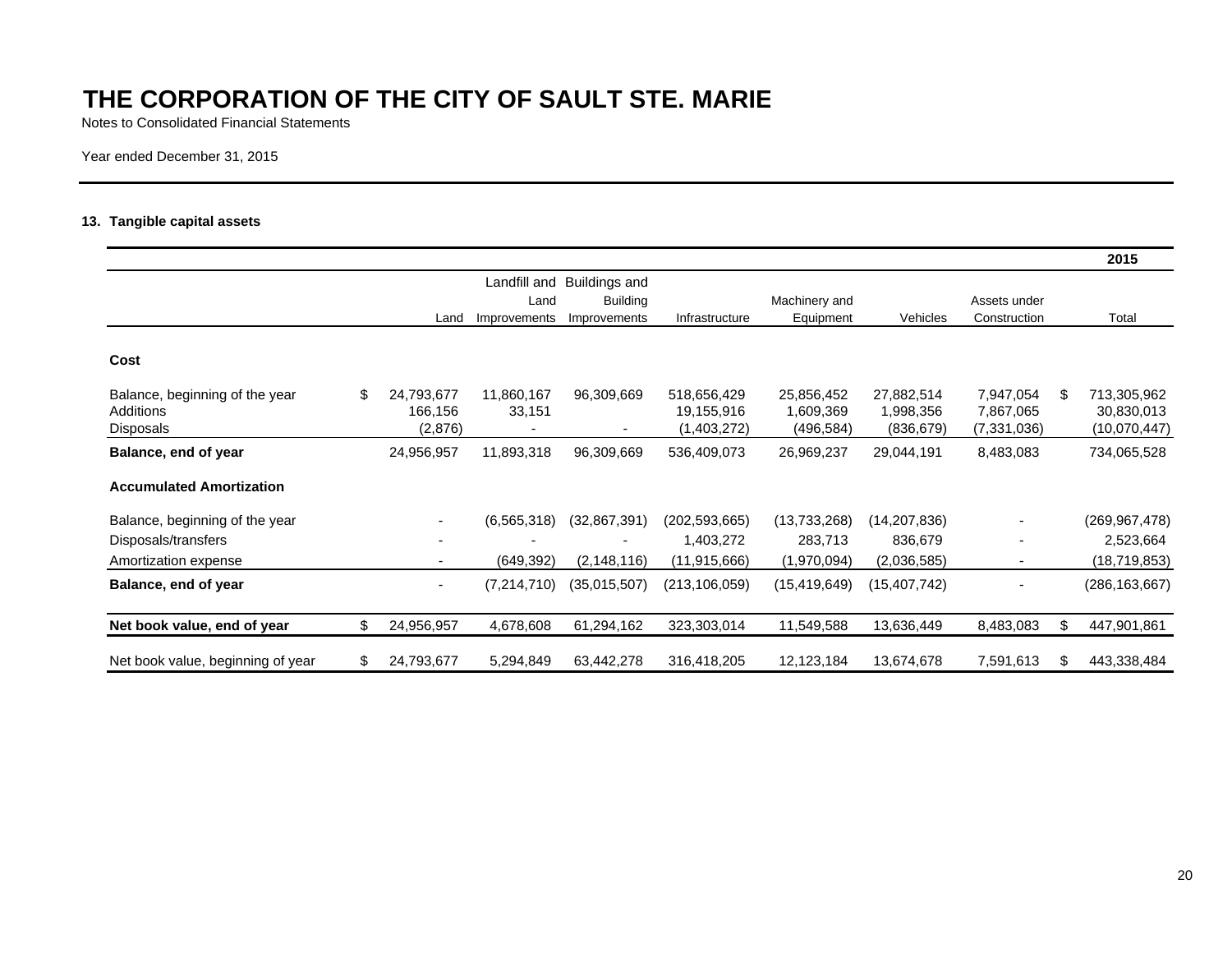Notes to Consolidated Financial Statements

Year ended December 31, 2015

#### **13. Tangible capital assets**

|                                   |     |            |               |                      |                 |               |              |                |     | 2014            |
|-----------------------------------|-----|------------|---------------|----------------------|-----------------|---------------|--------------|----------------|-----|-----------------|
|                                   |     |            | Landfill and  | <b>Buildings and</b> |                 |               |              |                |     |                 |
|                                   |     |            | Land          | <b>Building</b>      |                 | Machinery and |              | Assets under   |     |                 |
|                                   |     | Land       | Improvements  | Improvements         | Infrastructure  | Equipment     | Vehicles     | Construction   |     | Total           |
| Cost                              |     |            |               |                      |                 |               |              |                |     |                 |
| Balance, beginning of the year    | \$. | 24,827,199 | 11,693,167    | 91,715,725           | 495,769,963     | 23,884,214    | 28,199,625   | 11,360,858     | \$. | 687,450,751     |
| Additions                         |     | 5,442      | 167,000       | 4,593,944            | 24,808,414      | 2,949,460     | 2,906,654    | 7,386,382      |     | 42,817,296      |
| Disposals                         |     | (38, 964)  |               |                      | (1,566,507)     | (977, 222)    | (3,223,765)  | (11, 155, 627) |     | (16,962,085)    |
| Balance, end of year              |     | 24,793,677 | 11,860,167    | 96,309,669           | 519,011,870     | 25,856,452    | 27,882,514   | 7,591,613      |     | 713,305,962     |
| <b>Accumulated Amortization</b>   |     |            |               |                      |                 |               |              |                |     |                 |
| Balance, beginning of the year    |     |            | (5,919,535)   | (30,717,630)         | (192, 628, 562) | (12,831,712)  | (15,085,212) |                |     | (257, 182, 651) |
| Disposals/transfers               |     |            |               |                      | 1,566,508       | 968,512       | 2,893,207    |                |     | 5,428,227       |
| Amortization expense              |     |            | (645, 783)    | (2, 149, 761)        | (11,531,611)    | (1,870,068)   | (2,015,831)  |                |     | (18, 213, 054)  |
| Balance, end of year              |     |            | (6, 565, 318) | (32,867,391)         | (202,593,665)   | (13,733,268)  | (14,207,836) |                |     | (269, 967, 478) |
| Net book value, end of year       | \$  | 24,793,677 | 5,294,849     | 63,442,278           | 316,418,205     | 12,123,184    | 13,674,678   | 7,591,613      | \$  | 443,338,484     |
| Net book value, beginning of year | \$. | 24,827,199 | 5,773,631     | 60,998,095           | 303,141,402     | 11,052,503    | 13,114,412   | 11,360,858     | \$  | 430,268,100     |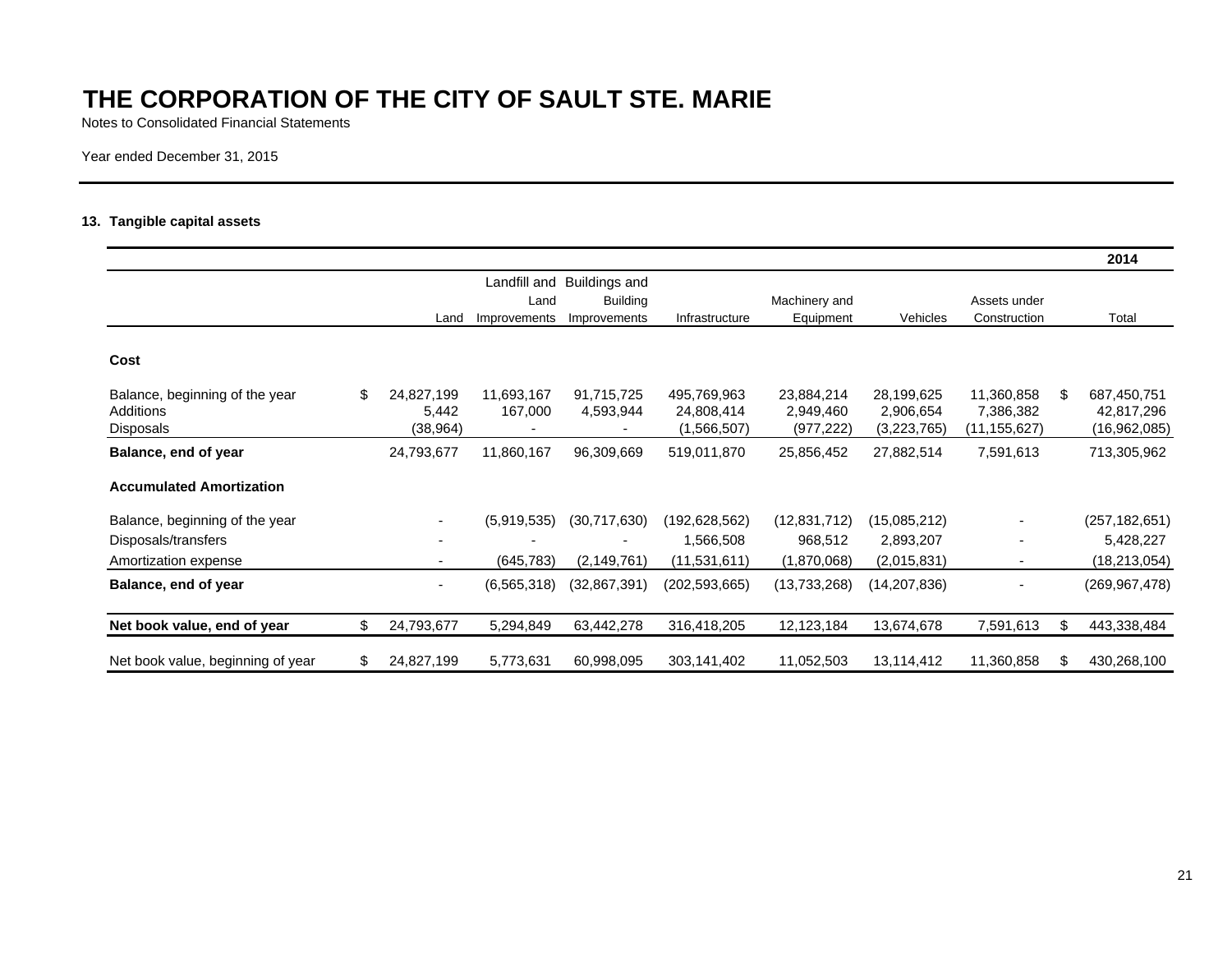Notes to Consolidated Financial Statements

Year ended December 31, 2015

#### **13. Tangible capital assets (continued):**

a) Assets under construction:

Assets under construction having a value of \$8,483,083 (2014 - \$7,591,613) have not been amortized. Amortization of these assets will commence when the asset is put into service.

b) Contributed tangible capital assets:

Contributed capital assets have been recognized at fair market value at the date of contribution. The value of contributed assets received during the year was \$651,964 (2014 - \$2,798,682) comprised of water infrastructure, land and roads infrastructure.

c) Tangible capital assets disclosed at nominal values:

Where an estimate of fair value could not be made, the tangible capital asset was recognized at a nominal value.

d) Works of art and historical treasures:

The City manages and controls various works of art and non-operational historical cultural assets including buildings, artifacts, paintings and sculptures located at City sites and public display areas. These assets are not recorded as tangible capital assets and are not amortized.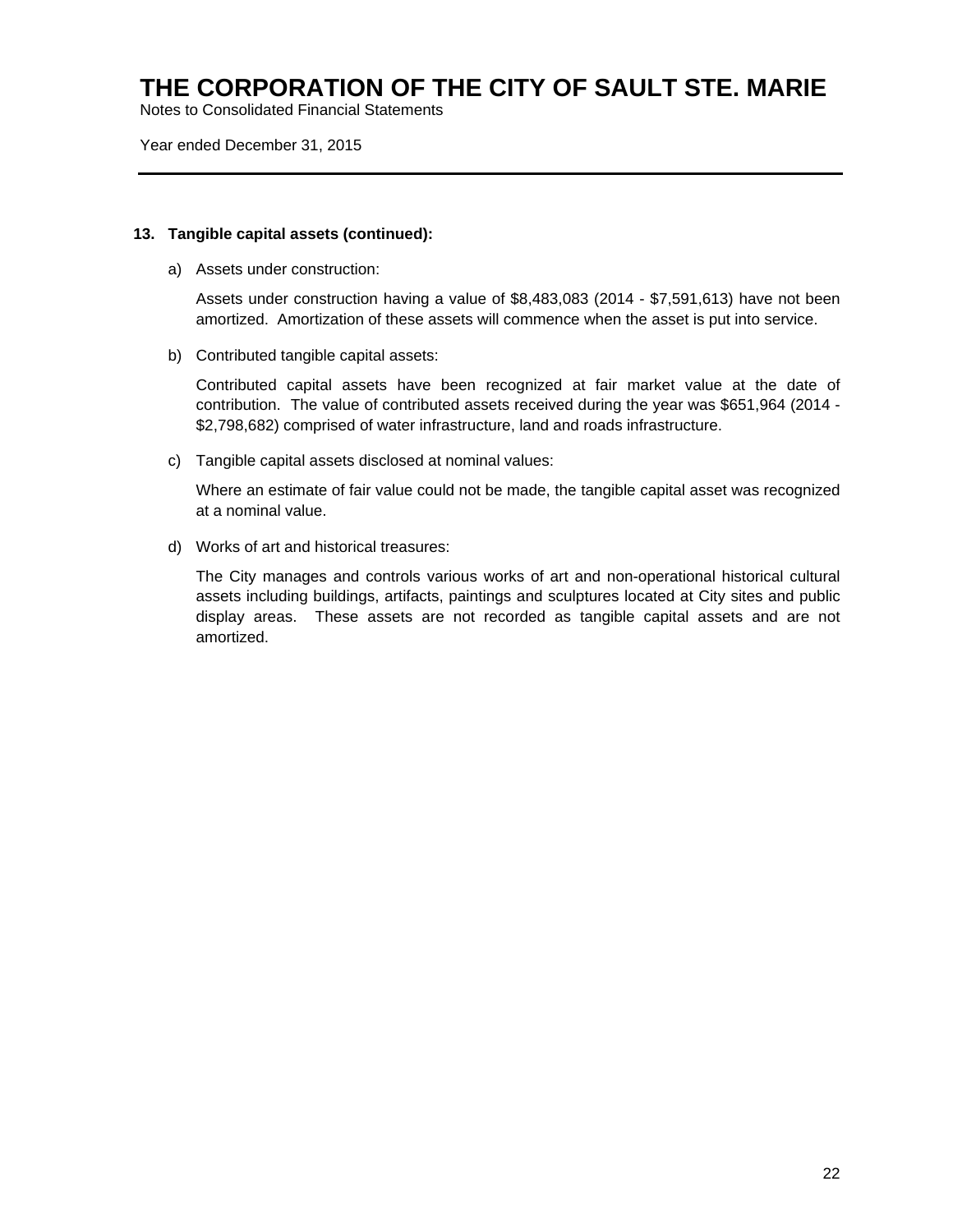Notes to Consolidated Financial Statements

#### Year ended December 31, 2015

#### **14. Accumulated surplus:**

Accumulated surplus consists of individual fund surplus and reserves and reserve funds as follows:

|                                                          | 2015           | 2014           |
|----------------------------------------------------------|----------------|----------------|
|                                                          |                |                |
| Surplus:                                                 |                |                |
| Invested in tangible capital assets                      | \$447,901,861  | \$443,338,484  |
| Invested in government business enterprises              | 70,489,793     | 69,767,013     |
| Other                                                    | 28,352,177     | 23,962,363     |
| Unfunded                                                 |                |                |
| Net long-term liabilities                                | (8,994,008)    | (10, 205, 145) |
| Landfill closure costs                                   | (21, 158, 423) | (20, 868, 067) |
| Employee benefits                                        | (38, 764, 890) | (37, 349, 134) |
| <b>Total surplus</b>                                     | 477,826,510    | 468,645,514    |
| Reserves set aside for specific purpose by Council:      |                |                |
| Working capital                                          | 1,081,007      | 1,081,007      |
| Acquisition of tangible capital assets                   | 3,621,657      | 3,680,142      |
| Planning and development                                 | 626,634        | 922,579        |
| Parking facilities                                       |                | 3,614          |
| Other programs                                           | 11,862,577     | 8,858,072      |
| Waste disposal site                                      | 12,385,541     | 12,175,874     |
| <b>Total reserves</b>                                    | 29,577,416     | 26,721,288     |
| Reserve funds set aside for specific purpose by Council: |                |                |
| Sewage plants                                            | 522,606        | 510,982        |
| Cemetery development                                     | 825,953        | 1,338,631      |
| Industrial land                                          | 46,138         | 45,722         |
| Property purchases                                       | 1,211,112      | 1,389,906      |
| Hospital development                                     | 414,521        | 466,845        |
| Other programs                                           | 181,160        | 235,677        |
| Total reserve funds                                      | 3,201,490      | 3,987,763      |
|                                                          | \$510,605,416  | \$499,354,565  |

#### **15. Government grants:**

The City recognizes the transfer of government funding as expenses or revenues in the period that the events giving rise to the transfer occurred. The transfers reported on the consolidated statement of operations and accumulated surplus are:

|                   | 2015          | 2014         |
|-------------------|---------------|--------------|
| Revenue:          |               |              |
| Provincial grants | \$ 26,027,679 | \$24,979,332 |
| Federal grants    | 6,566,170     | 5,752,720    |
| Total revenues    | \$32,593,849  | \$30,732,052 |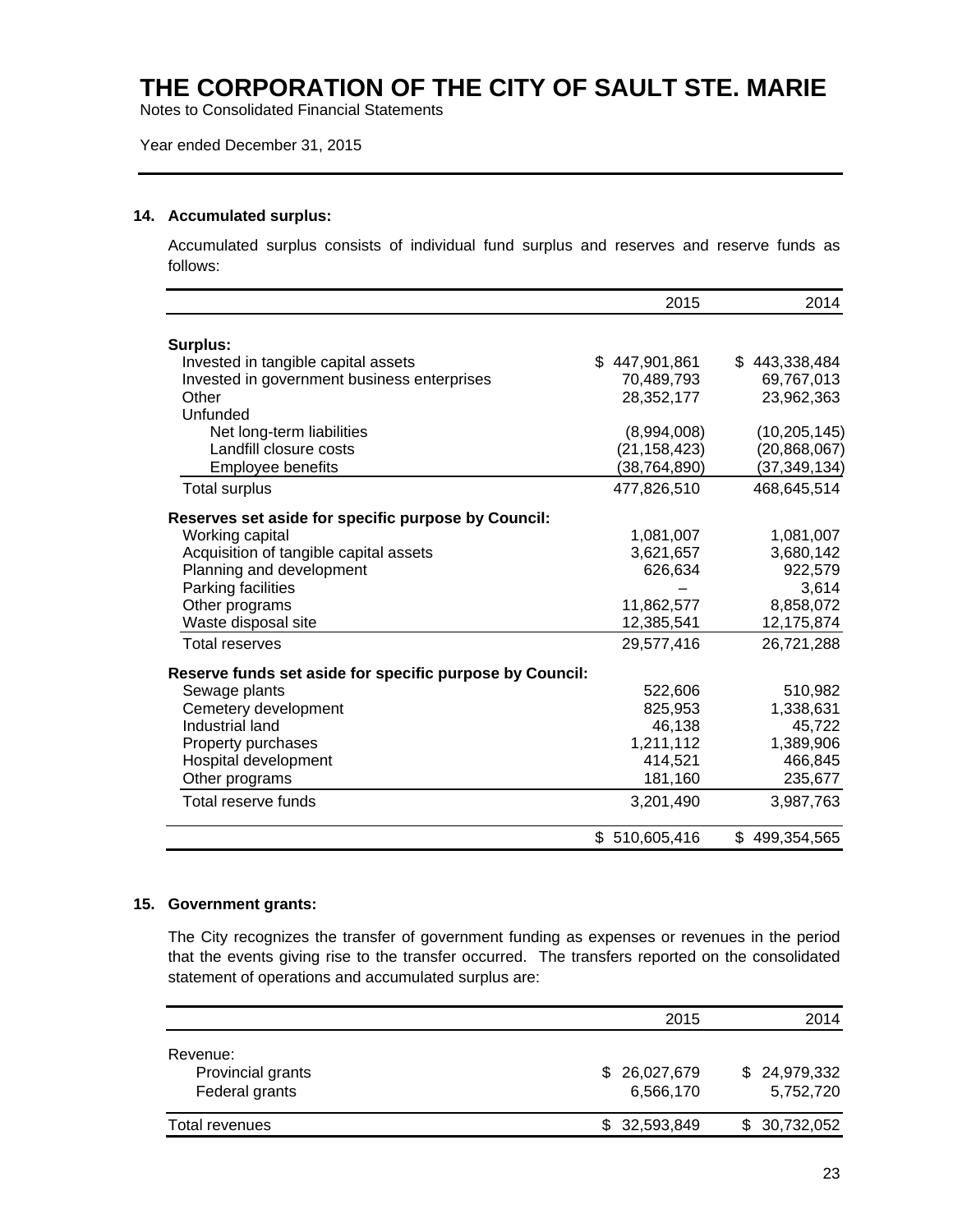Notes to Consolidated Financial Statements

Year ended December 31, 2015

#### **16. Segmented information:**

The City is a diversified municipal government institution that provides a wide range of services to its citizens. City services are provided by departments and certain departments have been separately disclosed in the segmented information, along with the services they provide. These departments are:

#### **General Government**

General Government is comprised of City Council, the Chief Administrators' Office (CAO), Clerks Department, Legal Department, Human Resources Department and the Finance Department. Each of these departments provides program support to various other areas.

The Chief Administrators' Office is charged with the responsibility of coordinating the work of all municipal departments and ensuring that those departments carry out the policies and directions given by City Council.

The Clerks Departments' primary task is to function as the corporate secretary to City Council, ensuring that all Council Agendas, Minutes of proceedings, resolutions, decisions, voting, records, and accounts are recorded, documented and certified.

The Legal Department is responsible for the preparation of by-laws, deeds, leases, agreements and other legal documents, as well as property management for the City in regards to purchases, sales, leasing, easements and related agreements. Prosecutions and administration of Provincial Offences Act is also part of their responsibility.

The Human Resources Department is charged with negotiation and administration of all collective agreements as well as all facets of employment and employee benefits.

The Finance Department is responsible for the City's general financial management and budget preparation. The department is comprised of financial administration, accounting, tax and licensing, purchasing and information technology.

#### **Fire Services**

Fire Services is responsible to provide fire suppression service; fire prevention programs; training and education related to prevention, detection or extinguishment of fires. It is also responsible, through its Emergency Medical Services, for pre-hospital emergency paramedical care and the transport of the sick and injured.

#### **Police Services**

The mandate of the Police Services is to ensure the safety of the lives and property of citizens; preserve the peace and good order; prevent crimes from occurring; detect offenders; and enforce the law.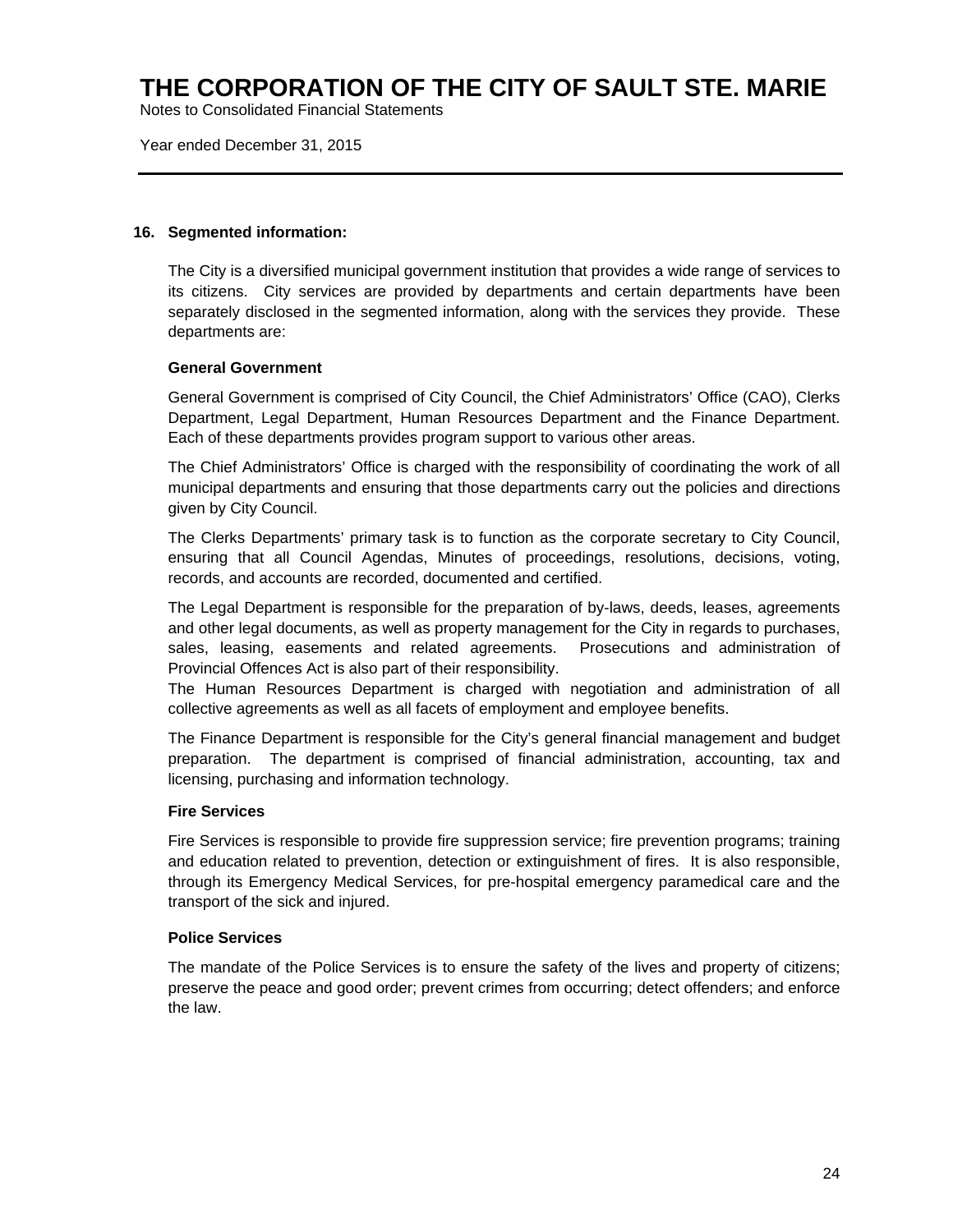Notes to Consolidated Financial Statements

Year ended December 31, 2015

#### **16. Segmented information (continued):**

#### **Engineering and Planning**

The Engineering and Planning Department provides diverse services. It manages urban development for business interests, environmental concerns, local neighborhoods and the downtown through city planning and community development. It ensures the quality of building construction and maintenance of properties through enforcement of construction codes, building standards and by-law for the protection of occupants. It facilitates economic development by providing services for the approval of all land development plans, the application of enforcement of zoning by-laws and the processing of building permit applications

#### **Public Works and Transportation**

The Public Works and Transportation Department is responsible for maintenance of municipal infrastructure, such as streets, sewers, transit, parks and cemeteries. The department provides solid waste management through refuse collection, recycling programs, and sanitary landfill management. The department is also responsible for traffic control, including signage, signals and pavement markings.

#### **Community Services**

The Community Services Department provides public services in the area of recreation and culture. In addition, it is responsible for the operations of the City-run Day Nurseries and Community Centres.

#### **Social Services**

The Social Services Department provides administration support to the Sault Ste. Marie District Social Services Administration Board. This includes assisting in the development of client action plans designed to facilitate financial independence; providing employment resources to assist consumers in the transition to self-sufficiency; coordination of community child care services; administering and managing the Rent-Geared-to-Income Public Housing Portfolio and central administration and coordination for the Rent Supplement Program and the Non-Profit and Cooperative Housing Developments.

For each reported segment, revenues and expenses include both amounts that are directly attributable to the segment and amounts that are allocation on a reasonable basis. Therefore, certain allocation methodologies are employed in the preparation of segmented financial information.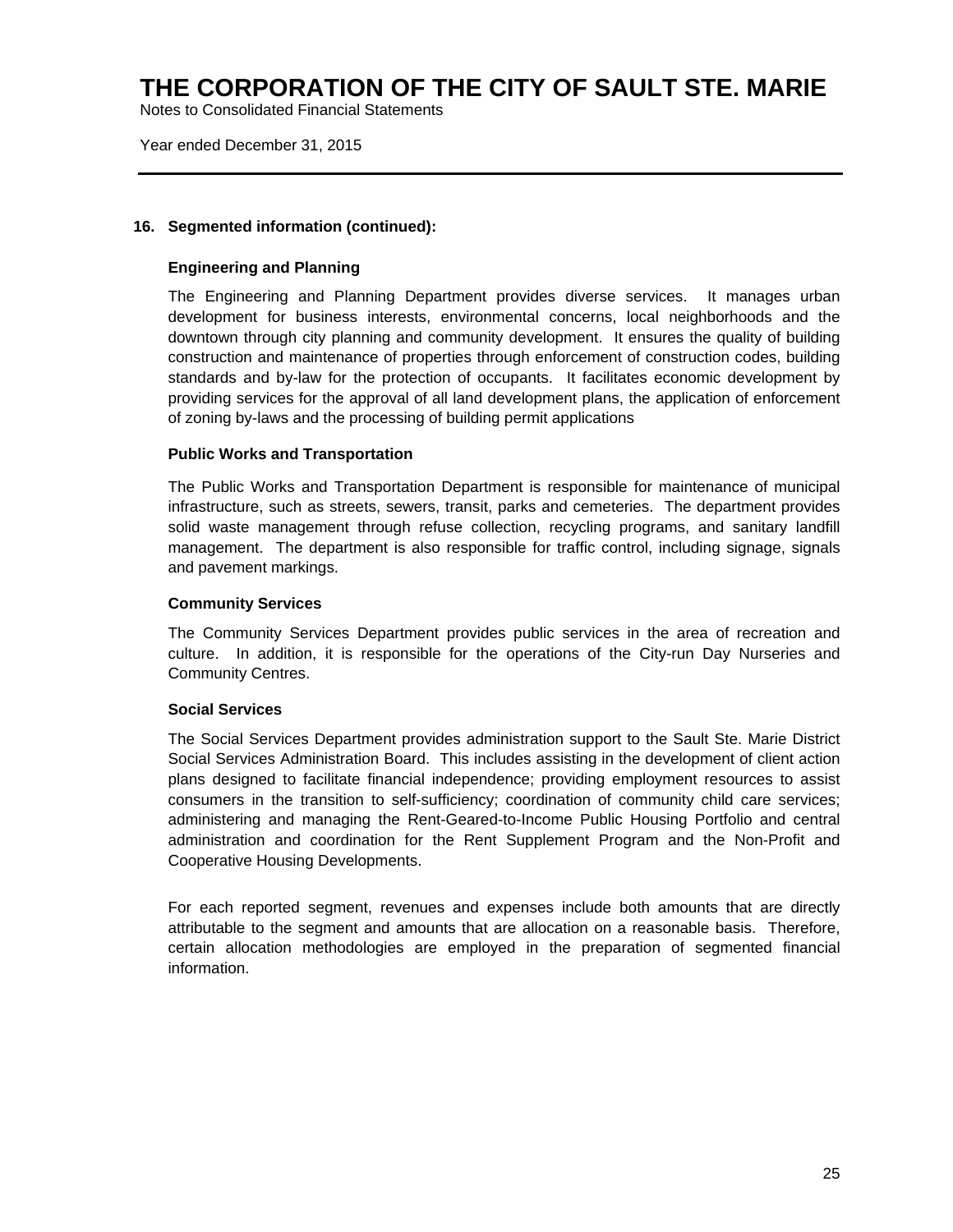Notes to Consolidated Financial Statements

Year ended December 31, 2015

#### **16. Segmented disclosure (continued):**

|                                           |                  |            |            |             |                             |               |            |                          | 2015              |
|-------------------------------------------|------------------|------------|------------|-------------|-----------------------------|---------------|------------|--------------------------|-------------------|
|                                           |                  |            |            |             | <b>Public Works</b>         |               |            | Government               |                   |
|                                           | General          | Fire       | Police     | Engineering | and                         | Community     | Social     | <b>Business</b>          |                   |
|                                           | Government       | Services   | Services   |             | and Planning Transportation | Services      | Services   | Enterprises              | Total             |
|                                           |                  |            |            |             |                             |               |            |                          |                   |
| Revenue:                                  |                  |            |            |             |                             |               |            |                          |                   |
| Taxation                                  | \$<br>15,338,159 | 11,331,497 | 21,295,967 | 8,117,751   | 29,501,535                  | 10,119,801    | 13,648,306 | $\overline{\phantom{a}}$ | 109,353,016<br>\$ |
| Fees and user charges                     | 2,535,256        | 4.970.483  | 418,560    | 33,661,778  | 6,530,369                   | 5,522,337     | 8,665,919  | $\overline{\phantom{a}}$ | 62,304,702        |
| Government grants                         | 2,000,399        | 1,632,073  | 3,873,324  | 14,497,888  | 5,655,456                   | 2,308,355     | 2,626,354  | $\blacksquare$           | 32,593,849        |
| Investment income                         | 6,858,009        | 94         |            | 19,224      | 28,863                      | 206,215       |            | $\blacksquare$           | 7,112,405         |
| Other                                     | 693,452          | 1.118      | 351,674    | 1,625,810   | 154,902                     | 634,385       | 1,000      | $\blacksquare$           | 3,462,341         |
| Gain (loss) on disposal of capital assets | (2,577)          |            |            | (152)       | 71,958                      |               |            |                          | 69,229            |
| PUC Inc. operating results                |                  |            |            |             |                             |               |            | 722,780                  | 722,780           |
|                                           | 27,422,698       | 17,935,265 | 25,939,525 | 57,922,299  | 41,943,083                  | 18,791,093    | 24.941.579 | 722,780                  | 215,618,322       |
| Expenses:                                 |                  |            |            |             |                             |               |            |                          |                   |
| Salaries, wages and employee benefits     | 7,798,169        | 16,591,562 | 22,208,345 | 8,998,724   | 25,798,607                  | 9,341,060     | 7,757,741  | $\blacksquare$           | 98,494,208        |
| <b>Materials</b>                          | 2.592.868        | 906.484    | 2.152.169  | 17.454.270  | 10.583.144                  | 2.917.754     | 423,402    | $\overline{\phantom{a}}$ | 37,030,091        |
| Contracted services                       |                  | 406,717    | 898,821    | 11,439,396  | 3,756,954                   | 2,234,882     | 88,027     | $\blacksquare$           | 18,824,797        |
| Rents and financial                       | 7,437,575        | 4.760      | 97.982     | 100.621     | 10.373                      | 678,822       | 209,549    | $\overline{\phantom{0}}$ | 8,539,682         |
| Grants to others                          | 33.790           |            |            | 3,480,839   |                             | 2,743,680     | 16,500,726 |                          | 22,759,035        |
| Amortization of tangible capital assets   | 445,601          | 392,219    | 615,971    | 12,673,590  | 2.456.363                   | 2,031,388     | 104,526    | $\overline{\phantom{a}}$ | 18,719,658        |
|                                           | 18,308,003       | 18,301,742 | 25,973,288 | 54,147,440  | 42,605,441                  | 19,947,586    | 25,083,971 | $\blacksquare$           | 204,367,471       |
| Annual surplus (deficit)                  | \$<br>9.114.695  | (366.477)  | (33.763)   | 3,774,859   | (662, 358)                  | (1, 156, 493) | (142,392)  | 722,780                  | \$<br>11,250,851  |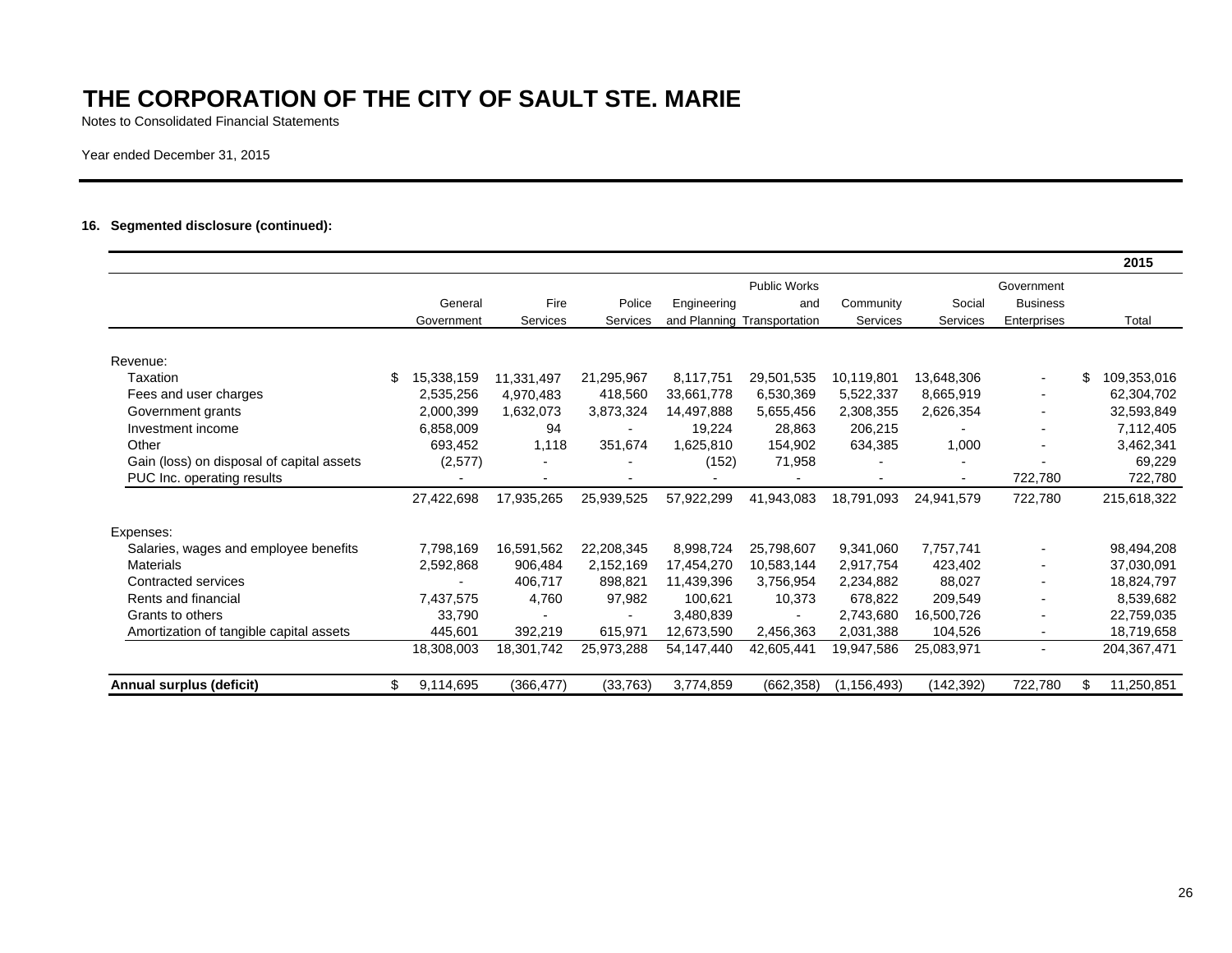Notes to Consolidated Financial Statements

Year ended December 31, 2015

#### **16. Segmented disclosure (continued):**

|                                           |                  |            |                          |             |                             |            |            |                          | 2014              |
|-------------------------------------------|------------------|------------|--------------------------|-------------|-----------------------------|------------|------------|--------------------------|-------------------|
|                                           |                  |            |                          |             | <b>Public Works</b>         |            |            | Government               |                   |
|                                           | General          | Fire       | Police                   | Engineering | and                         | Community  | Social     | <b>Business</b>          |                   |
|                                           | Government       | Services   | Services                 |             | and Planning Transportation | Services   | Services   | Enterprises              | Total             |
|                                           |                  |            |                          |             |                             |            |            |                          |                   |
| Revenue:                                  |                  |            |                          |             |                             |            |            |                          |                   |
| Taxation                                  | \$<br>11,824,741 | 11,329,452 | 22.315.521               | 8.887.616   | 29,215,658                  | 9,587,271  | 13,838,363 | $\blacksquare$           | 106,998,622<br>S  |
| Fees and user charges                     | 2,553,838        | 4,576,241  | 471,420                  | 32,041,249  | 7,006,235                   | 5,629,985  | 8,405,808  | $\overline{\phantom{0}}$ | 60,684,776        |
| Government grants                         | 2,505,149        | 1,677,069  | 3,798,529                | 10,640,265  | 5,807,777                   | 3,515,544  | 2,787,719  |                          | 30,732,052        |
| Investment income                         | 6,926,050        | 110        | $\overline{\phantom{a}}$ | 43,497      | 33.729                      | 83,374     |            | $\blacksquare$           | 7,086,760         |
| Other                                     | 1,363,154        | 447        | 94,050                   | 4,721,634   |                             | 407,726    | 2,275      |                          | 6,589,286         |
| Gain (loss) on disposal of capital assets | 228,405          | (85, 517)  |                          | (185)       | 119,431                     |            |            |                          | 262,134           |
| PUC Inc. operating results                |                  |            |                          |             |                             |            |            | 706,533                  | 706,533           |
|                                           | 25,401,337       | 17,497,802 | 26,679,520               | 56,334,076  | 42,182,830                  | 19,223,900 | 25,034,165 | 706,533                  | 213,060,163       |
| Expenses:                                 |                  |            |                          |             |                             |            |            |                          |                   |
| Salaries, wages and employee benefits     | 7,596,280        | 16,283,218 | 22,503,271               | 8,800,239   | 25,184,811                  | 9,082,234  | 7,466,573  |                          | 96,916,626        |
| <b>Materials</b>                          | 2,614,658        | 779.775    | 2,204,359                | 20,423,349  | 11,645,099                  | 3.042.232  | 372,546    |                          | 41,082,018        |
| Contracted services                       |                  | 399,439    | 1,022,404                | 8,385,601   | 3,757,596                   | 2,171,135  | 126,069    | ۰                        | 15,862,244        |
| Rents and financial                       | 2,742,666        | 4.715      | 83,340                   | 99,951      | 8.783                       | 768.911    | 238,151    |                          | 3,946,517         |
| Grants to others                          | 26,428           |            | $\overline{\phantom{a}}$ | 3,247,313   |                             | 2,700,008  | 16,850,381 |                          | 22,824,130        |
| Contribution to new hospital              | 693,000          |            |                          |             |                             |            |            |                          | 693,000           |
| Amortization of tangible capital assets   | 430,506          | 373,910    | 648,163                  | 12,291,751  | 2,376,796                   | 1,977,770  | 114,158    | $\blacksquare$           | 18,213,054        |
|                                           | 14,103,538       | 17,841,057 | 26,461,537               | 53,248,204  | 42,973,085                  | 19,742,290 | 25,167,878 | $\overline{a}$           | 199,537,589       |
| Annual surplus (deficit)                  | 11,297,799       | (343, 255) | 217,983                  | 3,085,872   | (790, 255)                  | (518, 390) | (133, 713) | 706,533                  | \$.<br>13,522,574 |